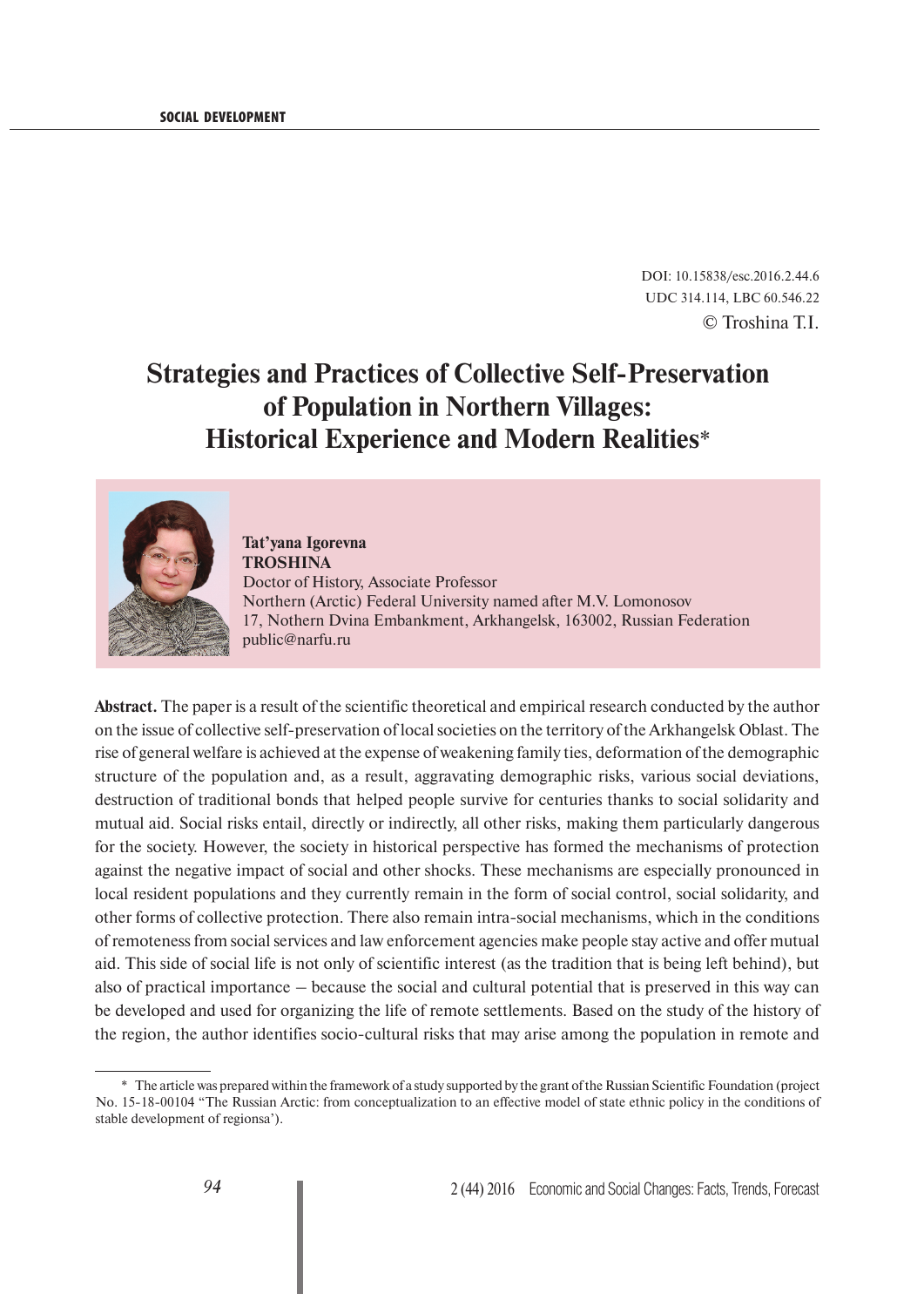sparsely populated territories under the influence of various external and internal challenges. This concept served as the basis for the development and implementation of the program for field study of the policies and practices aimed to overcome these risks by local resident communities in 2015.

**Key words:** remote and sparsely populated areas, rural population, Arkhangelsk Oblast, socio-cultural risks, collective self-preservation, social history, field study.

The Russian village, peasantry, and rural population have always been a very popular research subject for economists, sociologists, historians, and culturologists. Now, when they reflect upon the consequences of the crisis phenomena in the social, economic, political and cultural life, this attention remains and continues to increase. It is due to the fact that any discussion about the current state of the Russian society and about the reasons for the failure of the reforms raises the question of "national mentality". And if marginalized social group sooner or later change their mentality while adapting to the needs of modernized society, the traditionalist layers such as the peasants showed remarkable tenacity in maintaining their ideas and way of life during all the reforms and revolutions.

It seems that the peasantry, having its own special type of mentality and subordinate position in relation to the authorities and other social groups [14], was never an actor in political life. But it formed the majority of Russia's population until the mid-twentieth century, and as American sovietologist M. Lewin, a native of the Soviet Union, points out, the peasantry in itself was the most important factor in the development of events in the Russian history [16]. Any changes occurred under the influence of the response of a relatively coherent multi-million peasant

society to coercive measures undertaken by the state for the purposes of modernization (no matter who the initiator ow those measures was: Peter the Great, Pyotr Stolypin or Joseph Stalin). In 1917–1920, this reaction resulted in the archaization of the village, and it led to inversion and return of communalism in social life and agricultural production in economic life [2, 13, 15, 16].

However, M. Lewin proposed to take into account the fact that as a result of accelerated social mobility, the new elite throughout most of the 20th century was represented mainly by the descendants of the peasant environment, the carriers of the corresponding mentality, perceptions and social expectations. They brought to the implementation of the modernization project "their psychology, their ideas, their mentality, their archaic spontaneity" [see: 3], which, in turn, indicated the necessity of modernization [2].

Since all of the tumultuous events in Russia's history throughout the 20th century happened during the periods of powerful urbanization processes, and their main participants descended from the peasant community in the first, or, seldom, the second or third generation, this explains the interest of foreign researchers in the village of the postperestroika period. In the 1990s and early 2000s, several large collaborative studies were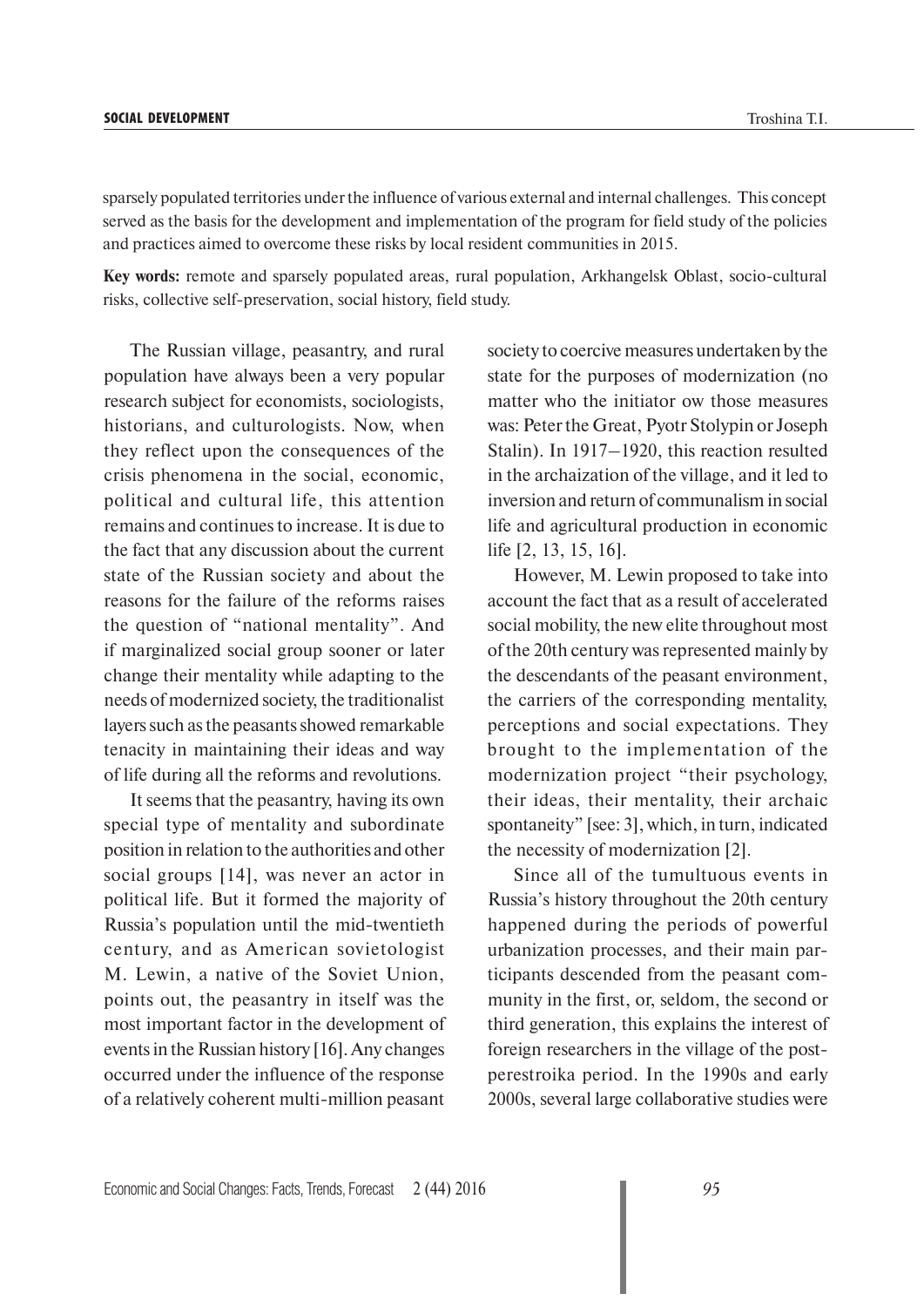conducted in Russia, one of them was the Russian-British sociological project "Study of the social structure of the Soviet and post-Soviet village" and the project "Industrialized village: on the transformation of rural life style in post-socialist societies".

In the framework of these projects financial support was granted primarily to the documentation of "oral history" rather than to archival research; that was why a unique material was assembled, which allows scientists of different fields (sociologists, ecologists, political scientists, culturologists, lawyers, historians, economists) to understand the transitional period not only from the point of view of intellectuals, but also "through the eyes of commoners".

Such a holographic study of the modern village, which makes attempts to understand the issues that have historical background (the inclusion of local communities and individuals in the "advanced society", the consequences of the "major demographic transition", a powerful socio-cultural and economic modernization, and so on), shows some shortcomings "inherited" from the times of Radishchev and the revolutionary democrats, which tended to idealize and, at the same time, to sympathize with the peasants, and which saw the "root of all evil" in government policy.

Describing the village, modern scholars point out the "lack of independence, lack of initiative, and hope for a strong leader", seeing it as the "legacy of the Soviet regime, which the village, in turn, received from tsarist Russia, its predecessor". "The paternalistic policy of the state, which was conducted through the peasant commune up to 1917,

and through the collective-state farm system after the revolution, taught people to hope that every problem would be solved for them" – this is how the authors describe their experiences from the study of the Siberian village [11, p. 64]. Since such explanation does not correspond to the accepted ideas about the special nature of Russian Siberians, another explanation was found. It turns out that in addition to the negative impact of the "kolkhoz-sovkhoz system", the mentality of the villagers was affected by a large number of immigrants living here, who had come from "Smolensk and Belarusian villages, where only 50 years before the founding of [the village] there had been serfdom" [11, p. 64].

The head of the administration in one of the regions in the Republic of Bashkortostan thinks that the obstacle to a smooth work of local governments caused by the destruction of relations in the village can be found in migration processes, and, in his opinion, the repressions of the Stalin era (dekulakization, etc.) were their main facilitator [6]. In the early 20th century, migration was not so high, however, there were few people who wanted to be elected for administration posts – perhaps, due to an increasing confidence in the law that reduced the importance of self-government. When after the revolution there was the weakening and delegitimization of state power, then self-preservation institutions contributed to the reconstruction of a powerful system of self-government in the village, which, adapting to new state requirements, had to be destroyed in hard ways.

Thus, there remains a tradition to think that everything is bad because it is the result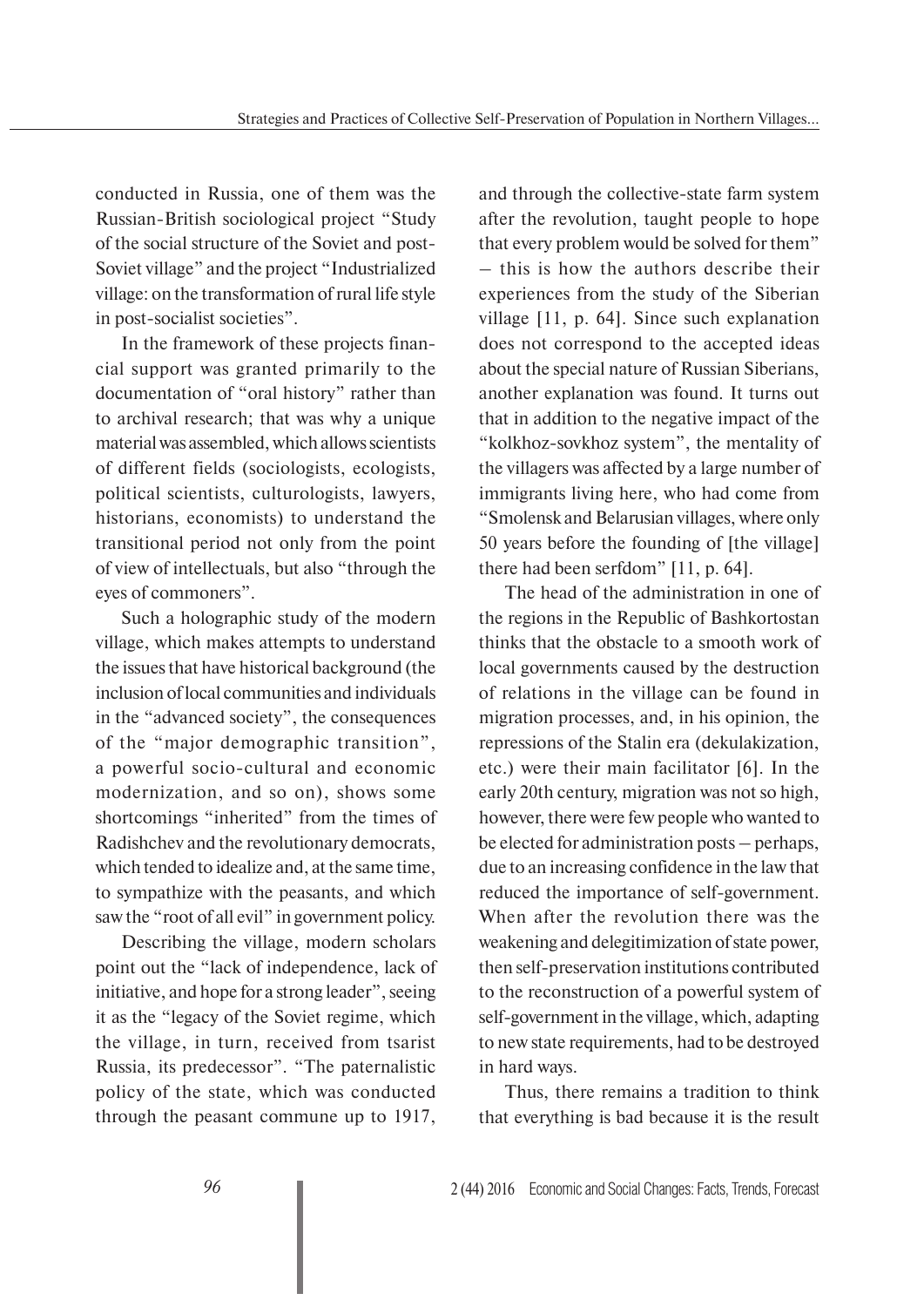of serfdom or a heritage of the Soviet regime. And for those groups of peasants that were traditionally considered as a positive result of free development (Pomors, Sibiryaks), one more reason was added that there was another external influence in the form of immigrants who brought with them a negative opportunistic mentality. This whole range of reasons, as believed, influenced the rejection of those freedoms that were granted by the era of reforms; the rejection was explained by the fact that "the village has no other way to defend its interests then through resistance and distrust of any actions of the authorities" [10, p. 36].

It is difficult to blame serfdom (which was applied only on 40% of the rural population of Russia, was abolished a century and a half ago and brought many positive aspects – in the form of economic, social and cultural innovation imposed on the population). And nowadays the time of collective farms is not perceived negatively, which is associated with community tradition that continues to be idealized. In search of the reasons for the failure of reforms, one could consider the knowledge about the negative perception of any innovation by the peasantry (for example, introduction of potatoes by Peter the Great and up to the use of harvesting machines). V.O. Klyuchevsky said that the Great Russians had higher resistance of traditional forms due to the peculiarities of natural-climatic conditions; L.V. Milov explained this by the presence of minimized surplus product typical of Russia [18], which formed the fear of any innovation, any departure from time-tested standards.

Here it is necessary to consider regional features of separate peasant groups that cannot be ignored despite all the outward similarities of the peasantry existing due to its quality as a social framework. It is difficult, for example, to compare the peasants of the north-eastern districts of the Arkhangelsk Oblast not only with farmers in South Asia or in the Voronezh Oblast, but even with those in the Vologda Oblast. Thus, less adaptability to economic, social and cultural change is typical of peasants who did not know the "yoke of serfdom" (which, among other things, included the civilizational influence of the landlords, noble culture) and who were used to expect assistance from the government in certain circumstances.

Many interpretations of modern processes in the village can be subjected to critical analysis from socio-historical positions. But generalization is not the task of the historian. Therefore, the present paper provides its author's understanding of the processes of "survival" in the conditions of one more variant of modernization of the Russian people living in remote and sparsely populated territories of the North of European Russia, who showed and show amazing examples of collective self-preservation in the conditions of any and most severe crises.

Peasants are commonly understood as representatives of the social groups involved in subsistence or subsistence-commodity agricultural production based on family farms (households) existing in a specific cultural and natural context [14]. The term is viewed as outdated. Sociologists and economists increasingly use the term "rural population",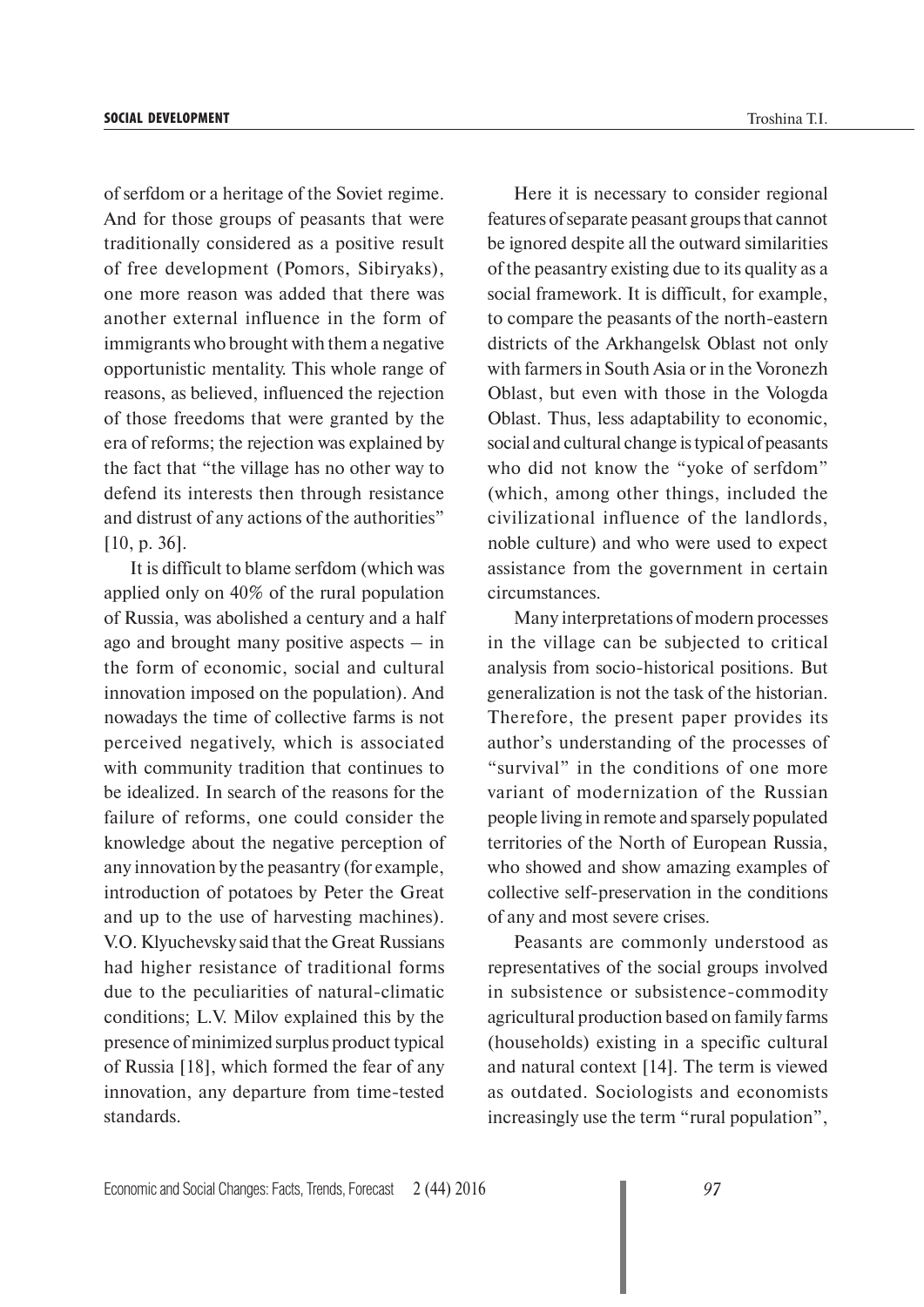because for various reasons the majority of those employed at present in the agricultural sector are wage workers, and among other inhabitants of the rural areas there are a lot of misfits who were thrown out of city life under the impact of the crisis of the 1990s. The village is still the place of refuge for those who could not find their place in urban life, which throughout the 20th century was becoming more and more attractive for rural youth.

It is necessary to mention the fact that not only journalistic but often scientific literature based on statistical data and on the results of sociological surveys about "social wellbeing" of the population is permeated by decadent mood and assess the situation in the contemporary Russian countryside (primarily in the Non-Black Earth regions) as degrading.

Sociological polls show a puzzling "trend of social pathology and disorganization (alcoholism, crime, etc.), which today is much more pronounced in rural areas than in the city" [10, p. 24]. It is noted that rural population in assessments of its current state and in social expectations "is dominated by dark and dim shades" [5, 7, 22, 26]. Doctor of Economics L.V. Bondarenko wrote in 2005: "The village is, perhaps, going through the most dramatic period in its history. It was pushed back in its development by decades. Negative effects of the pre-perestroika period were exacerbated, new ones have emerged and are now developing – unemployment, mass poverty, lack of access to education, health care, culture, trade, personal services, and socio-psychological stress generated by the retreat from previously conquered positions and by insecurity, "the lack of light at the end of the tunnel", moral degradation [5, p. 69]. Based on specific figures, the conclusions are made that point out rural residents' incomes lagging behind the incomes of urban residents, the reduction of rural settlements in Russia, high natural population decline due to many factors including the poor provision of rural settlements with the main objects of the social sphere, their inaccessibility due to the remoteness and underdevelopment of the transport infrastructure.

Thus, formal methods for the study of social and socio-economic conditions in the Northern village (and not only at the present stage, since we can refer to the publications of a similar nature made in the early 20th century) give a negative picture of what is happening.

Positive assessments of the village can be found, perhaps, only in the works of ethnographers, who, due to the specifics of the subject, study the remaining traditionalist forms, perceiving them most often as archaic and obsolete. However, based on her own field studies conducted in the 1970s–1990s, the author has seen in such traditional forms of material and spiritual life restored in extreme economic conditions of the 1920s the manifestation of self-preservation technologies that focused on the social, cultural and material survival [23]. J. Scott considered such resistance to innovation, the preservation of alternative ways of existence in collective memory, the willingness, if necessary, to revive them – as a way of passive resistance imposed by innovation [21]. However, according to the Israeli sociologist Sh. Eisenstadt, demonstrative rejection of imposed innovation can have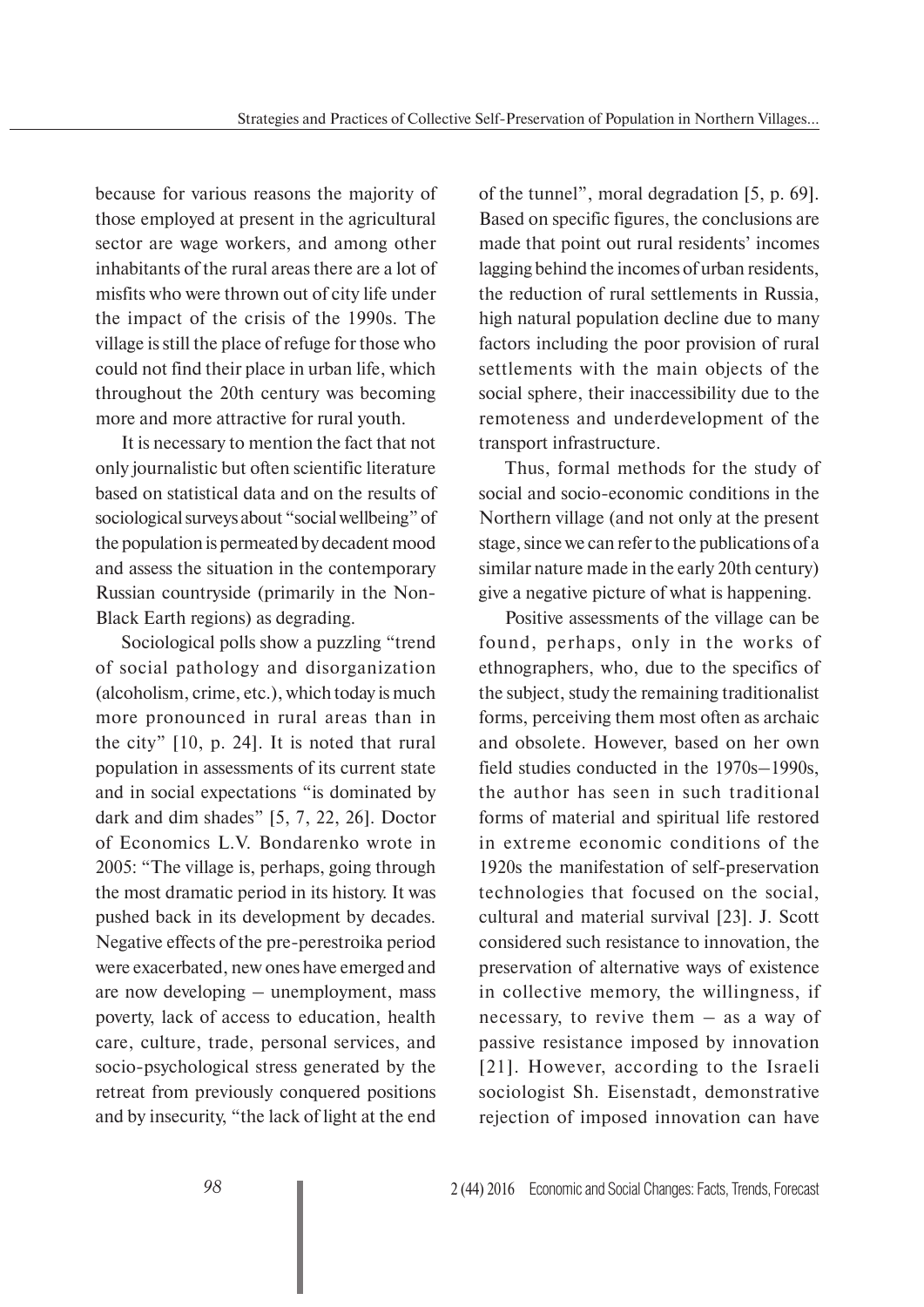another meaning: to reflect "the process of reconstructing a number of existing [social and cultural] models" and their preparation for functioning in the new reality, that is, the creation of new forms of social life [29].

The study conducted by Yu.M. Plyusnin presents a contrast to grim assessments of the current state of the village (these assessments can be explained by a desire of rural residents to lower their financial situation when participating in a formal sociological survey, to describe their current situation negatively as compared to the past, this desire is generally characteristic of the rural population). Yu.M. Plyusnin studied for several years the system of local government in local communities "from within", through participant observation [20], and he proposes "the hypothesis that the level of development of local self-government is determined by the influence of the mechanisms of isolation", noting that "a more developed self-government" is evident in remote, local villages, that is, "in the presence of isolation conditions" [19]. Of course, the negative signs of modern rural life cannot be hidden; however, in the opinion of Yu.M. Plyusnin, they are exaggerated by less careful and thoughtful observers, and they are most commonly associated with an "alien" element, which (as after 1918) swept the Russian village in the 1990s.

The difference in the conclusions when studying one and the same object (the modern village in the Non-Black Earth area) is explained by the difference in research approaches. The formal sociological survey or interpretation of statistical information creates a different view than the participant observation, in-depth interviews and processing of the obtained results with the use of thick description procedures, i.e. the methods commonly used in ethnography. Researchers V.G. Vinogradskii [8], and N.N. Kozlova [13] substantiate these techniques as applied to the study of the contemporary village.

Speaking about J. Scott, T. Shanin highlighted his ethnographic field work [27]. Scott's conclusions on the "passive resistance" of peasants to any actions of the authorities as the only available weapon they have in the struggle [21] are widely used to interpret social history and modern reality of the Russian village. However, with all similar forms of resistance, it is hardly fair to compare the peasants of South-East Asia with the Russian peasants, especially the peasants of Northern Russia, which had virtually nothing to give, and the government in relation to them often used paternalistic policy, one of the forms of which was the consensus between the government and population in order to prevent a pronounced civil disobedience.

Researchers into the Russian village find J. Scott's analysis important as it is a methodological tool to interpret various forms of social strategies of the peasant population that are observed by applying ethnographic methods with the help of historical knowledge, involving a large volume of comparative approaches in both synchronous and diachronic dimension. For example, when using "family" and other "oral histories" it is necessary to consider "the concealment of information" in front of "strangers", as Scott noted, and when interpreting the results of participant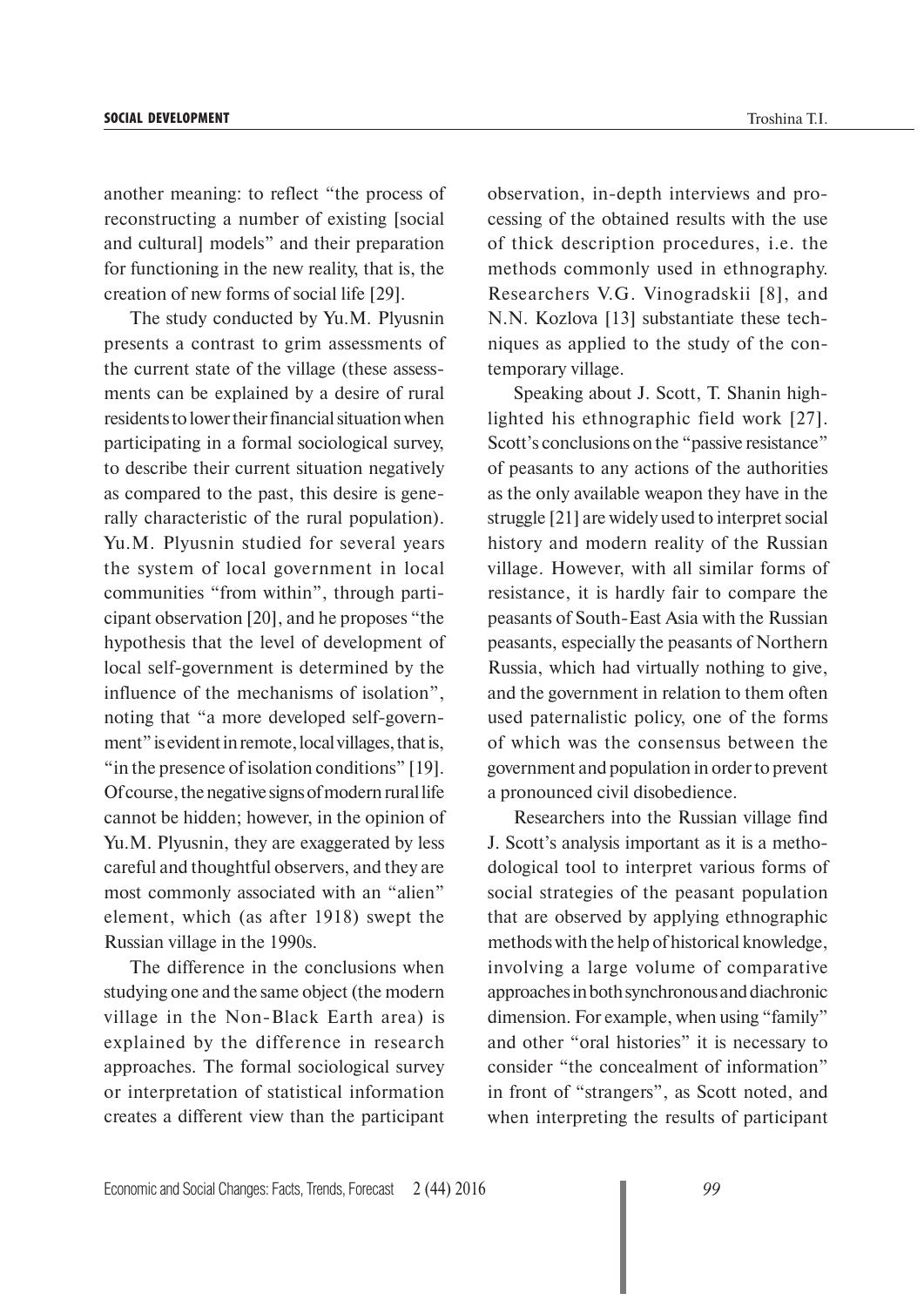observation and written stories, it is necessary to use the available historical material.

In general, the fact that historical and ethnographic research focuses on the explanation of the fate of the Northern Russian village was evident at the peak of "perestroika", at a conference held in Vologda in 1989 [1]. New approaches to the 20th century village in Vologda continue to evolve [12, 4]. However, these studies of the Non-Black-Earth village still primarily relate to the population of large villages. The author of the present paper has focused her attention on the territories which retained their population (in more ancient times as well) largely through the efforts of the state; she also focuses on those villages that have almost disappeared from the list of settlements, in order to find out what makes people hold on to this land.

The research that forms the basis for this article is not consistent with the general mainstream of peasant studies due to the specifics of the peasant population of the Northern territories: the peasants of these territories are not engaged in production activities and they are often engaged in completely non-agricultural activities. There is reason to believe that by the early 20th century in the Northern regions of European Russia there was no peasantry in its genuine form (not as a class, but as a socio-economic group) because due to the climatic conditions, the activities of the rural population did not have exclusively agricultural orientation. Any peasant family directed part of its workforce to non-agricultural work and factory work. If non-agricultural orientations of the peasantry in Central Russia began to develop in the postreform period, then in the European North commercial orientation of economic activity of the peasants had a long history. For peasants living in the Northern counties of the region, agriculture was only an additional occupation, which they used only in case of reduction of other kinds of earnings. This happened, for example, in the third quarter of the 19th century in connection with the reduction and elimination of state industry in the region. The peasant of Central Russia had to engage in non-agricultural activities to earn money to pay taxes. The Northern peasant needed earnings to purchase bread and other food commodities, this fact contributed to his desire to engage in wage labor. V.V. Bervi-Flerovskii, the economist-populist, wrote about the early proletarianization of the peasants in the North in the middle of the 19th century [25, p. 246].

We can say that agricultural aspirations here were formed during the Soviet time under the influence of collective farms that, as we know, were very difficult to leave. However, the remoteness of most of the Northern villages, poor transport links resulted in the fact that farming here was not only difficult because of natural-climatic features, but also useless, because sometimes it was impossible to take the manufactured products out in order to sell them. It was especially difficult in the market conditions when products produced in this way became uncompetitive compared to products imported even from "far abroad".

In his research, the author proceeds from the fact that in the 1990s, the Russian village faced events similar to other "troubled" times (including after the revolution of 1917). The government has relaxed its control over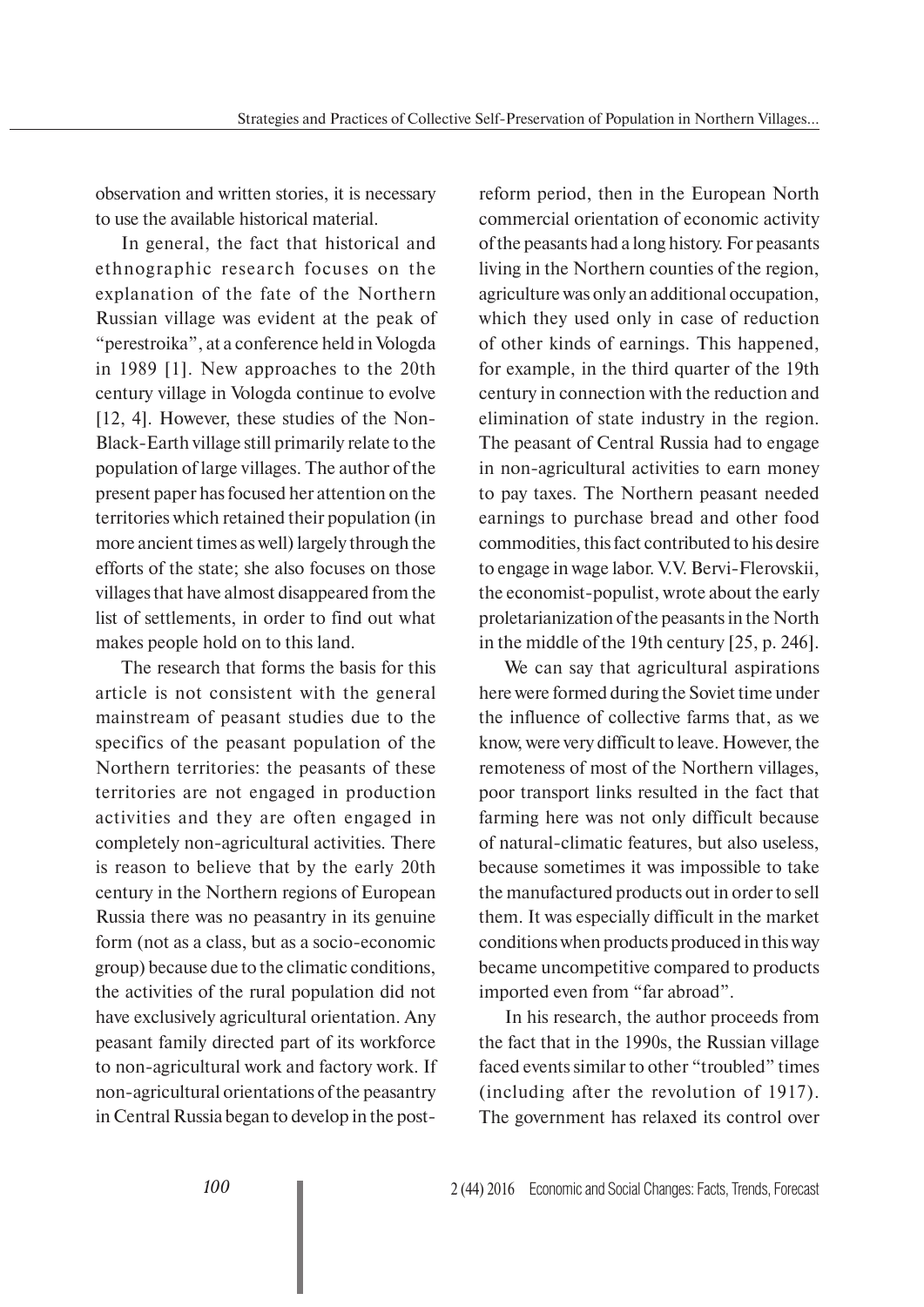the economic, social and cultural life of the population. Transport links, health and education, and other forms of livelihood (trade, disaster relief, control of deviations) established in the Soviet times were damaged. This particularly affected the Northern territories, which since the 1970s were "sentenced" to a reduction in the number of rural settlements; in the 1990s, the program for "resettlement from the North" was not implemented to the fullest only due to the lack of funding.

The situation after "perestroika" was fraught with the fact that the village became "a refuge" for a large part of people who in the period of intensive socialist urbanization left their homes, but in the conditions of deindustrialization and deconversion in the 1990s lost their jobs and experienced other difficulties in life. It should be recognized that it was not the most successful city dwellers who came back, this fact created additional tension in the villages.

Specific **self-preservation strategies of local societies** (by which the author means the population of remote and sparsely populated Northern territories) were formed under the influence of colonization of those territories and those risks and dangers, which the population had to face due to adverse climatic factors.

A certain part of indigenous population of the Russian North settled down here in the conditions of the so-called "climatic optimum" that allowed settlers to engage in the usual activities. As the climate was cooling, the population adapted to the new conditions economically and culturally.

Migration processes that occurred in later time (from the late 17th century), were associated with political environment: due to the repressive policy of the state. It was old believers that came to live here. They tended to settle in remote areas. They were engaged in farming in the regions that were not suitable for that, and they dispersed in large Northern territories. Sparsely populated settlements of old believers were separated by vast roadless areas, and they consciously maintained such remoteness and inaccessibility. However, it was the old believers that began to engage in commodity-money relations, because they were interested in obtaining revenues to pay taxes to the government, which gave them the right to live relatively freely and to practice their faith. Agriculture in this zone of risky farming did not give the desired earnings. Therefore, the Russian population of the North sought to engage in new activities, penetrating deeper into the territories occupied, for example, by the Nenets, and creating competition in herding and in marine and forest hunting, and fishing. Another way of earning the money needed for the payment of taxes and other purposes was found in urban occupations: factory work, construction, service sector and so on.

Due to the specifics of population settlement, there emerged several groups of risks:

1. On the part of the authorities (officials) the danger was in the fact that a great part of the population belonged to the split.

2. We can assume that in the pre-Imperial and early Imperial periods, the population of such sparsely populated and remote villages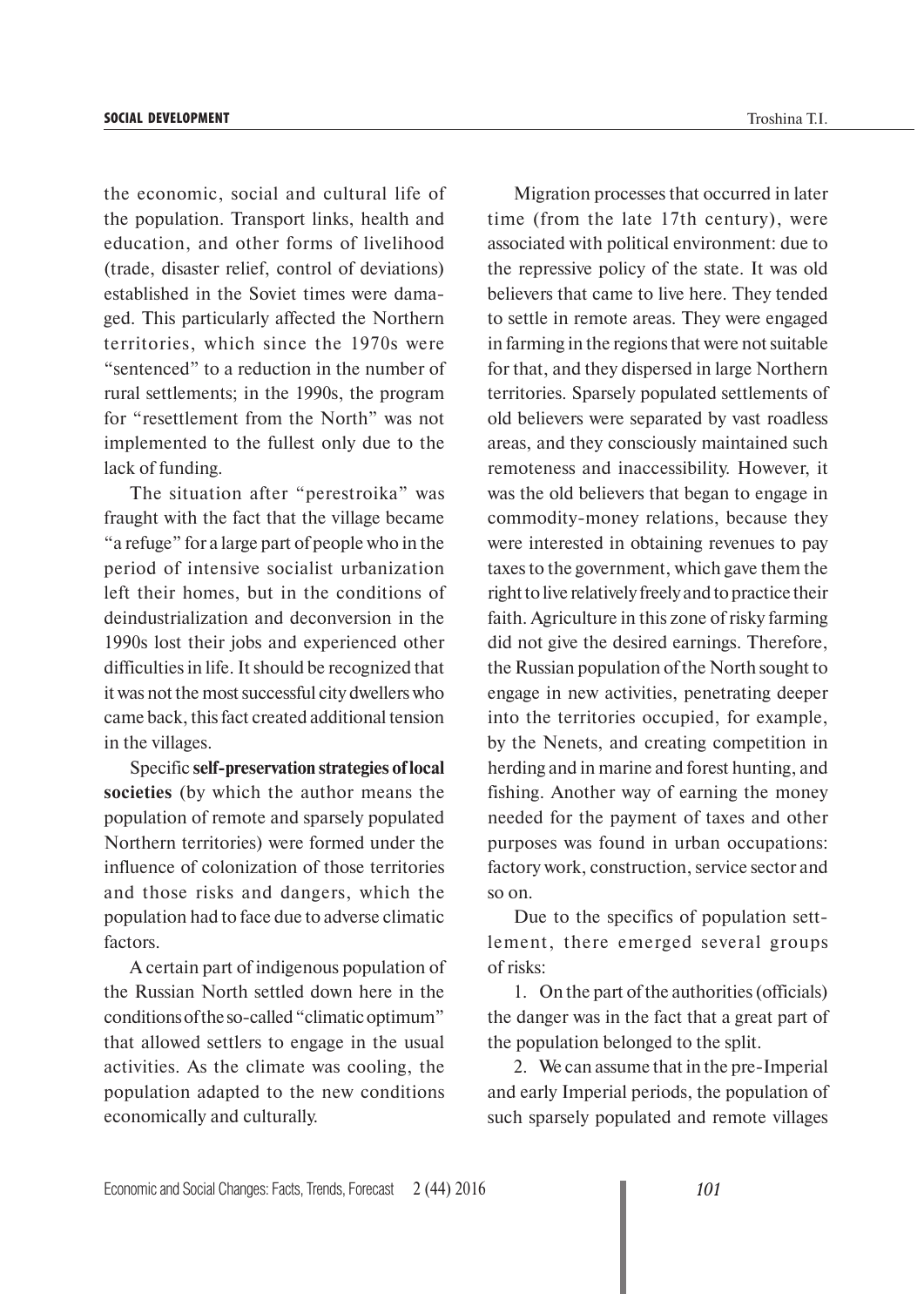was attacked by robbers and bands of deserters, many of whom emerged during the grand constructions of the times of Peter the Great. The danger of an armed attack came from the neighboring population, who wanted to expel economic competitors from their territories.

3. Many risks resulted from the violation of an intra-society balance by the members of farming communities who lived outside them for a long time (while serving in the army, leaving home to find employment) and exposed to the influence of other cultures. Under the influence of these processes, the existing system of social control (and self control) was gradually undermined.

Historically, local societies developed a system for protection from these dangers.

## **In relation to the authorities**

• As a result of moving towards each other's interests, there emerged *a system of consensus*, involving mutual concessions on the part of the state and the population. Local communities received the right of autonomy in addressing certain issues (for example, organization of internal life in accordance with "customary law"; the right to decide who was subject to the conscript obligation and other services to the tsar) in exchange for the payment of taxes and execution of state obligations: construction of roads and crossings, their maintenance, etc. On the part of the state that consensus was due to the inability to control the life of sparsely populated settlements scattered over vast territories. With the consolidation of the bureaucracy and strengthening of the rule of law, all population groups were included in the national legal space.

• A system of collective responsibility was formed, it was acceptable to both the authorities and population. The government interact with local communities via elected representatives, which in the case of violation of the established consensus answered to the authorities. For its part, the population guaranteed that its representative had protection if there was a possibility to be punished by the authorities. The authorities (both tsarist and early Soviet ones) understood that; "worldly crimes" (e.g., collective felling of state forests, distribution of grain and other resources harvested according to state order) were punished economically: the headman was fined or part of his property confiscated, and the population compensated the losses to their representative. If the government's demands were too hard to execute or economic punishment was too severe for the population, such collective responsibility was violated and the representative of local self-government was "given" to the authorities for execution of punishment ("to suffer for his people").

**Protection from "foreigners"** was originally expressed in a possible system of defense against possible attacks. Judging by later reports, it looked like this: if the village was attacked (for example, a punitive detachment came, as happened during the suppressions of riots) a signal usually the alarm bell, was given, and all men, armed, ran to the rescue. Later this method of self-defense was transformed into collective aid, for example, in a fire emergency. During the civil war there were precedents of creating self-defense units to protect their villages from requisitions, robbery by soldiers and squads of deserters. It was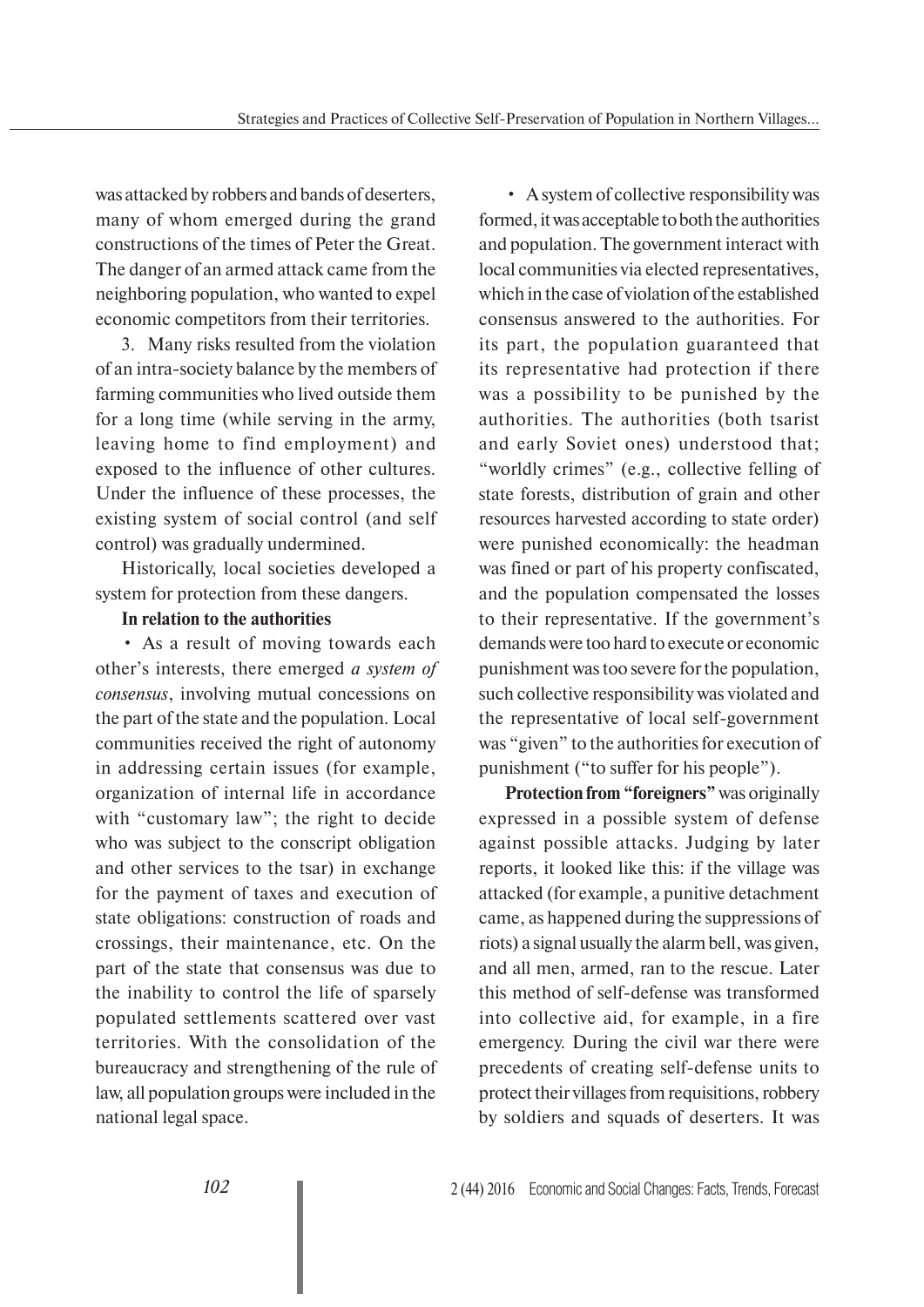also a relapse of collective memory, when the peasants took up arms together – first against gangs of robbers, and then against wolves. Such a system of self-defense was used by the state as well, it attracted the population to assist in catching fugitives.

History shows that in the pre-state times, local societies could **protect** themselves from **their own** deviant members with the help of exile and even murder. Later, in fear of responsibility for vigilante justice, the "unwanted" individuals were surrendered to the authorities or given passports to depart. It should be noted that some "deviations" were positive in the eyes of the state. For example, the desire to be engaged in other activities, to obtain education, to go to another bar, etc. Soon there emerged a kind of balance: the people that were unwanted and for various reasons unnecessary in a peasant environment were pushed out of it and found their place in an "extended" society. Some of these misfits, usually forced ones, returned to the village (after military service, apprenticeship and seasonal work in town); they were forced to conformal behavior with the use of social control, as demanded by tradition. Others, breaking away from their roots, came back to the village due to the circumstances. The return was especially widespread from cities that suffered from starvation during the revolution and civil war. Members of the same community who came back often carried with them new ideas that were alien to the traditions of the local society. Group pressure (negative stereotyping, neglect, defamatory penalties and other sanctions did not always have the desired effect on such people. Their fellow

villagers tried to get rid of them in other ways; sometimes, they, by agreement, accused such unwanted people in front of the authorities. There existed more severe punishments against fellow countrymen whose behavior threatened the well-being and peace of others (such cases were described by the author using the materials of the post-revolutionary Northern village [24]).

The above results of the study of social and cultural history of the region served as the basis for determining those socio-cultural risks that may emerge among the population of remote and sparsely populated territories under the influence of the different nature of external and internal challenges. Based on the findings and on her own experience of field work carried out in the 1980s – 1990s, the author executed the program for studying the strategies and practices to overcome these risks by locally residing communities, the program was implemented in 2015 in remote settlements of the Arkhangelsk Oblast.

This present paper describes the results for the villages of three districts – Leshukonsky, Mezensky and Pinezhsky. The area of these districts is  $92.3 \text{ km}^2$  and the population is slightly more than 40 thousand people (that is  $0.4$  inhabitants per  $km^2$ ), and it is continuously decreasing. The population lives in 225 villages, rural settlements and hamlets; there are two urban settlements (Mezen and Kamenka), former town of Pinega (now it is a rural settlement) and two more regional centers – Leshukonskoye and Karpogory. The total population of these "towns" is 11.5 thousand people, i.e. more than a quarter of the population of the districts. In the remaining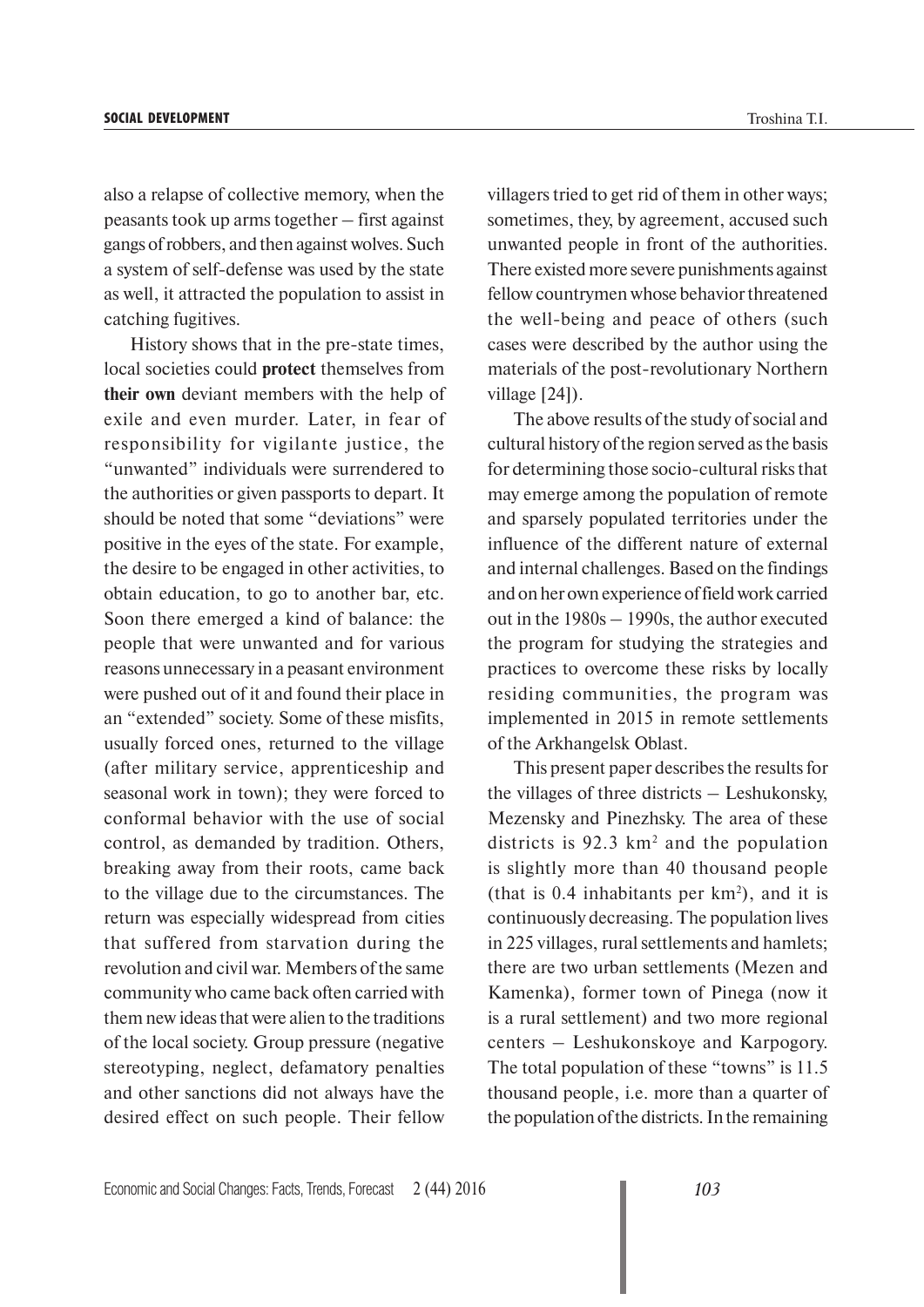220 settlements there are approximately 140 people in each. But this is an average value. For example, in the villages of the "most urbanized" Leshukonsky District there are 4–5 times fewer residents than this figure.

Back in the 19th century, these territories were populous (by northern standards) and wealthy. The Pomor crafts gave way to profitable industrial timber production. In the Soviet times there were many forest settlements, and corrective labor camps, the inhabitants of which were engaged in the felling and floating of timber to the mills. Transport connection was established: in summer – on the Pinega and Mezen rivers, in winter – by the "winter road". Due to unorganized felling, rivers became unnavigable and were only used for rafting timber. Air transport in the 1970s became the most accessible and convenient, it connected the district centers with Archangelsk and with large villages. In the 1990s, local aviation almost completely collapsed, and the roads were in a very bad condition. Only the settlements along the middle course of the Pinega River were in a better condition, because there was a railroad there.

In other places and only in winter, owner drivers at their own risk began to carry passengers in the little "Paz" buses on the roads fit only for tractors and trucks. In the 2000s the situation began to improve: first, winter roads were used for passenger traffic, then automobile roads began to be built and they were interrupted by numerous crossings of the river. Currently, the number of these crossings has been steadily declining due to

the construction of pontoon bridges, and across small rivers – permanent bridges. This significantly improved the life of local population; however, it actually means economic surrender: bridges dam up the river and timber rafting becomes impossible. Timber delivery by motor transport significantly increases the cost of these raw materials, making timber processing unprofitable. Once populous settlements engaged in timber industry become desolate. However, the village continues to live. Collectivization, the program for the elimination of "unpromising" villages conducted in the 1970s, the "transition to a market economy" in the 1990s – these events were unable to destroy the village completely.

In order to clarify forms and methods of collective self-preservation of the populations, we chose the villages with the old-time Russian population located along the roads under construction. Here the changes are characterized by the greatest dynamics: traditional forms of social life coexist with the "fruits of civilization" that suddenly became available due to the presence of roads and fiber optic lines that are laid along them and that provide the village with the Internet and mobile communications.

The study of **the level of demand for historical collective experience in the modern conditions** was conducted by interviewing the population using a specially compiled questionnaire. Respondents answered questions regarding their historical memory about the past forms of intercommunity solidarity, about the way of its maintenance in the 1990s and at present.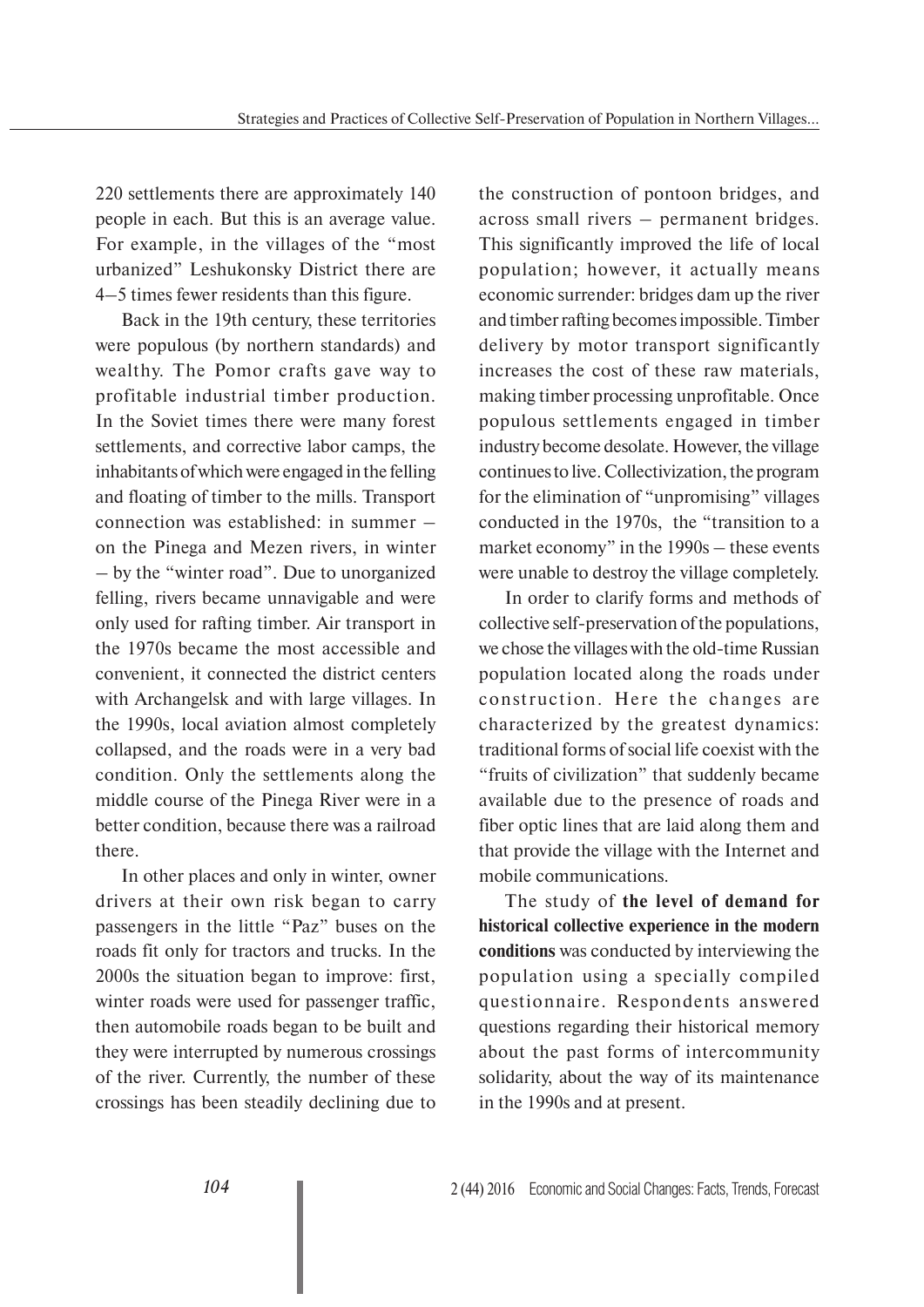Of course, it was difficult to expect full analogies – social experience gets differentiated depending on the "challenges" of reality. And yet, the destruction of social and economic stability existing in the 1970s – 1980s was obviously similar to the events of the postrevolutionary years of the early 20th century.

It seems doubtful to regain the lost stability due to the economic decline of the Northern village, its depopulation in the naturaldemographic aspect and in connection with the rising trend of geographical and social mobility, which takes the form of forced "abandonment" because of unemployment; and also  $-$  in connection with the futility of the village in the eyes of economists and politicians. However, the village continues to live, and, in the opinion of its residents and migrant city dwellers in the first generation, it could partially save its human potential, if there was employment there.

We can say that pensions that are quite high in Northern areas, child allowances and unemployment benefits are a good help for the villagers, given the fact that their needs are rather modest. The activity of small business contributes to the opportunities to earn money in summer and autumn through organized procurement of mushrooms, berries, and other "gifts of nature". The livestock products (milk, meat) remain in demand, though to a lesser extent. The need to help children who live in town and certain "fashion" to improve rural life are important driving forces for the production of products not only for their own consumption but also for sale. Laminated floors, plastic windows are now common in many traditional rural houses. Washing machines, water pumps and plumbing are now common things; there is frequently a local sewer. We should make reference to the historically established tradition of the Northern village, when samples of "urban" life (before the revolution – samovar, crockery, clothing, etc.; in the late Soviet time – urban furniture and the layout of the house, bed linen, wallpaper, painted floors) won over the tastes of the population faster than economic and social innovation.

The modern dissemination of cultural and social innovation is linked to the influence of external "fashion". This is the influences not so much of the "city" as of the standards of living that are brought by new "seasonal workers". Most often it is men who do not want to leave the village and work in shifts. As a rule, they earn much money and aim to equip their rural life according to the urban fashion. Local entrepreneurs (usually from the district center) respond quickly to such requests and provide the necessary goods and services. Unfortunately, the requests are different. In some villages, where "seasonal work" (in modern language – "shift work") is not common and the fashion for beautifying the house interior has not become widespread, there retained to a greater degree the need for alcohol, which is brought "on commission" by "businessmen" from the nearest large settlement.

Shift work, which is becoming widespread, leads to significant property stratification of the population. If the household has an initiative and industrious man as a breadwinner, then the family prefers to stay in the village (even if it has a city apartment, which is usually occupied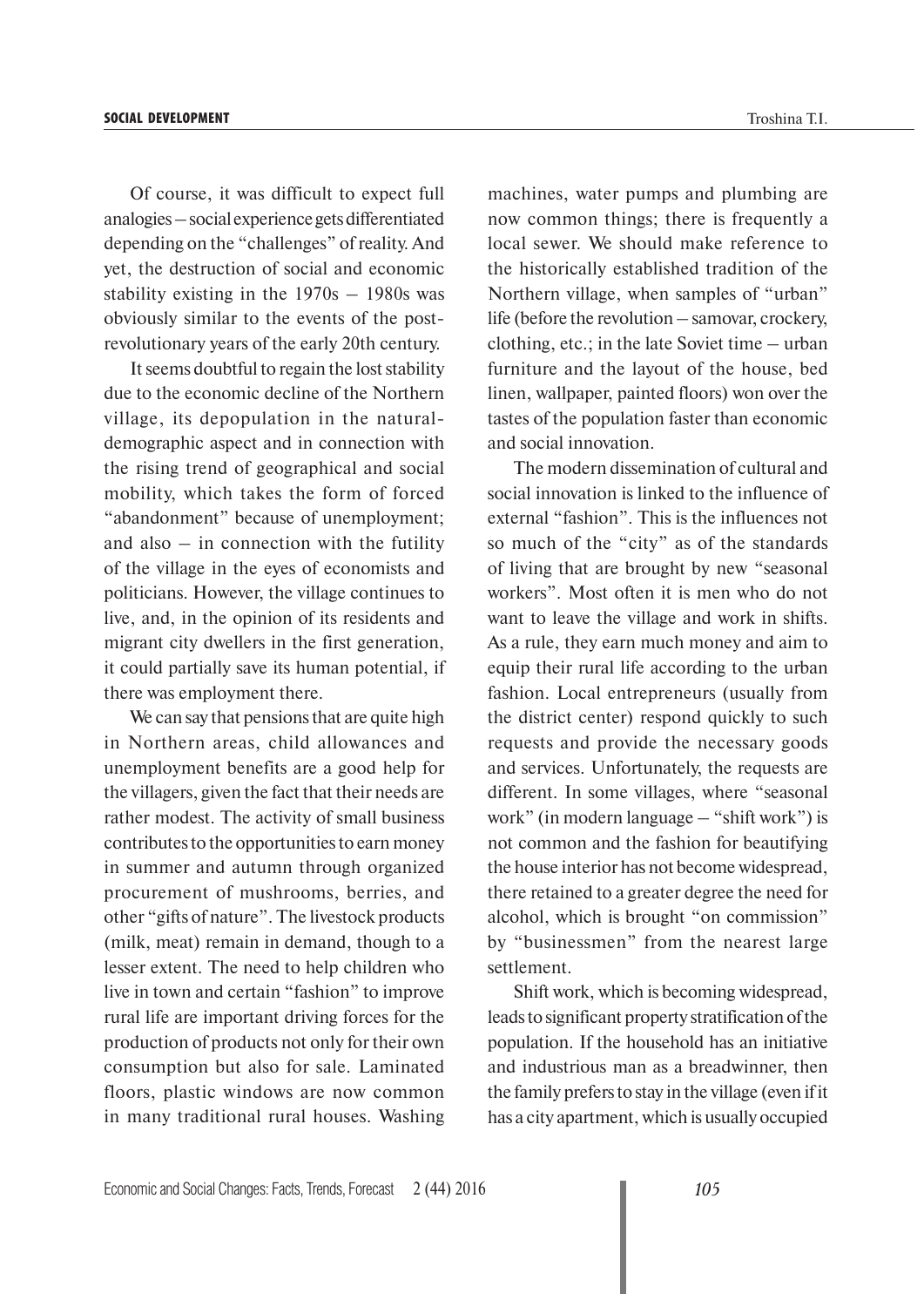by adult children), it is well-off and its life is prosperous. Nowadays, some men can find work even in the village. But in addition to specific professional skills that are usually acquired through the experience of urban life (knowledge of electricity, mechanics, construction), in this case, it is necessary to have some "start-up capital" like a tractor, car, boat or snowmobile. With these vehicles, rural residents can be employed by the administration to remove snow from the roads, for example. Due to the fact that districts have almost no internal municipal transport, people who have their own boats and cars can take their fellow villagers to the district center or regional center, to the railway station, hospital or shop.

It is well-known that there is a significant gender and age imbalance in the northern village. Compared to the 1970s, when this imbalance has become particularly evident in the conditions of rapid urbanization, the modern village has fewer people of senile age (they are taken to town by their relatives, and those who do not have any relatives are often placed in old people's homes) and fewer children. Although in recent years, with the introduction of the "maternity capital", many women whose children grew up and left the village to study in the city decided to give birth to another child, because life without children "is boring in the village". And this has become a trend: according to the informants, they are motivated by the "maternity capital", which can be used, for example, in helping their older children to purchase housing; they are also motivated by privileges granted by the government and local authorities to large families.

Many rural residents would like to take the children in foster care or adopt them, but due to the lack of schools in their villages, the departments of custody and guardianship do not satisfy their requests.

There remains a higher rate of male population in the village observed in the 1970s. In the 1990s, it even increased due to the fact that the men who were less able to adapt to new socio-economic conditions returned from cities to their home villages. In addition, men find living in the countryside more attractive than women who find the weight of domestic work burdensome and resent unsettled domestic routine.

The circumstances create a problem caused by the narrowing of traditional social contacts. If young people, when going to the city to study or work and using online dating sites can find themselves a "date", then for middle-aged people it is not so easy. However, in rural areas, a lonely person or single-parent family find it difficult to live. It is usual practice when middle-aged women (single, divorced or widows) "take home" a man who does all the necessary men's work. When the man "falls off the wagon" (starts drinking), the housewife "throws" him out and "takes home" another one. It is difficult to say that in this case "loose morals" are to be blamed or that there is a "consumer" attitude toward the manworker. It is possible to refer to the explanation of similar processes in the environment of the Nenets-nomads made by ethnologist A.V. Golovnev: in his opinion, the ease of family transformations is a way of social maneuvering of the residents in relatively closed societies aimed at saving precious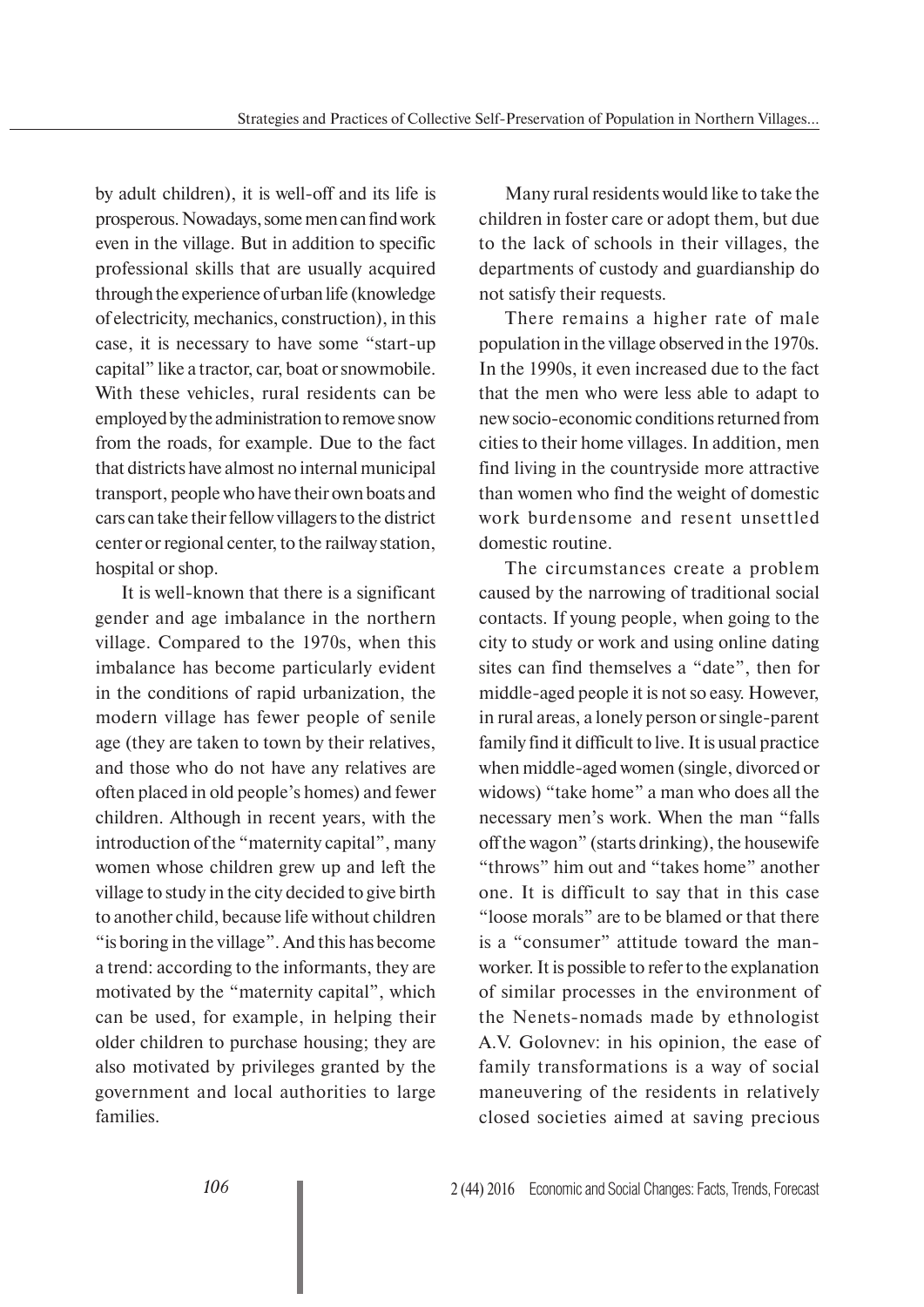family resources and the need to get rid of interference in this regard by terminating the failed marriage partnership [9, p. 43].

At the same time, in the villages there are quite a lot of "decent" single men who are not able to bring a wife from another place and do not wish to enter into marriage or cohabitation with their female neighbors, who are often their distant relatives. The old marriage tradition was broken, and currently it is new men rather than women who come to live in the village after their marriage. It happens that the potential rural "bridegroom" meets a woman by correspondence (on their own initiative or with the help of friends and relatives); in this case, women prefer to bring him back with her rather than move to a village that is unknown to her. The reason is not only difficult living conditions that primarily affect women, but also the absence of employment for women, and they cannot risk it, especially if they do not rely on their husbands in this matter. Even 15–20 years ago, when the kolkhoz-sovkhoz system was collapsing, in the villages there mostly remained paid employment for women that was related to services (salesperson, nurse, teacher, postal worker, librarian, club worker). Now these institutions are closed in small settlements. Education workers supply cadres for the local administration (the head and employees of the village administration and village chiefs are mostly former teachers). Centralization of schools, medical institutions and social security institutions deprives the village of jobs.

Thanks to the fruits of civilization, primarily television and the Internet, people can on their own resolve many questions and also those that concern additional education for children and basic medical care. Almost every home has a blood pressure monitor; the injections are also made by common people (possibly, it is former health care workers who make them, but they do not have a license and do not have the right to exercise these procedures, that is why the villagers "cover" them). According to inhabitants, television programs on medical topics help them in making a diagnosis and in the initial treatment of those who fall ill.

Women do each other's hair, men use hair clippers. Postal services are now in low demand. People prefer to use the landline, or mobile phones and Skype. The letters are conveyed to the addressee by hand, without any formalities.

The usual village care for older people in remote areas in the framework of "employment policy" is becoming an occupation. The person who takes care of four seniors (three – in the areas equated to the Far North) receives wages as a full-time "social worker"; thus, if he/she takes care of one person, then he/she receives wages on a third or a quarter of the rate. Consequently, rural residents of working age do not lose their working experience; besides, the problem of elderly people who do not want to move to relatives or to a retirement home is resolved.

Trade in remote villages is carried out by mobile shops, and not in every area (if there are not many residents in a remote and isolated little settlement, then it is unprofitable for the entrepreneur to send the transport there). In such circumstances, many purchase a bread machine and ask their fellow villagers to buy food and manufactured goods when they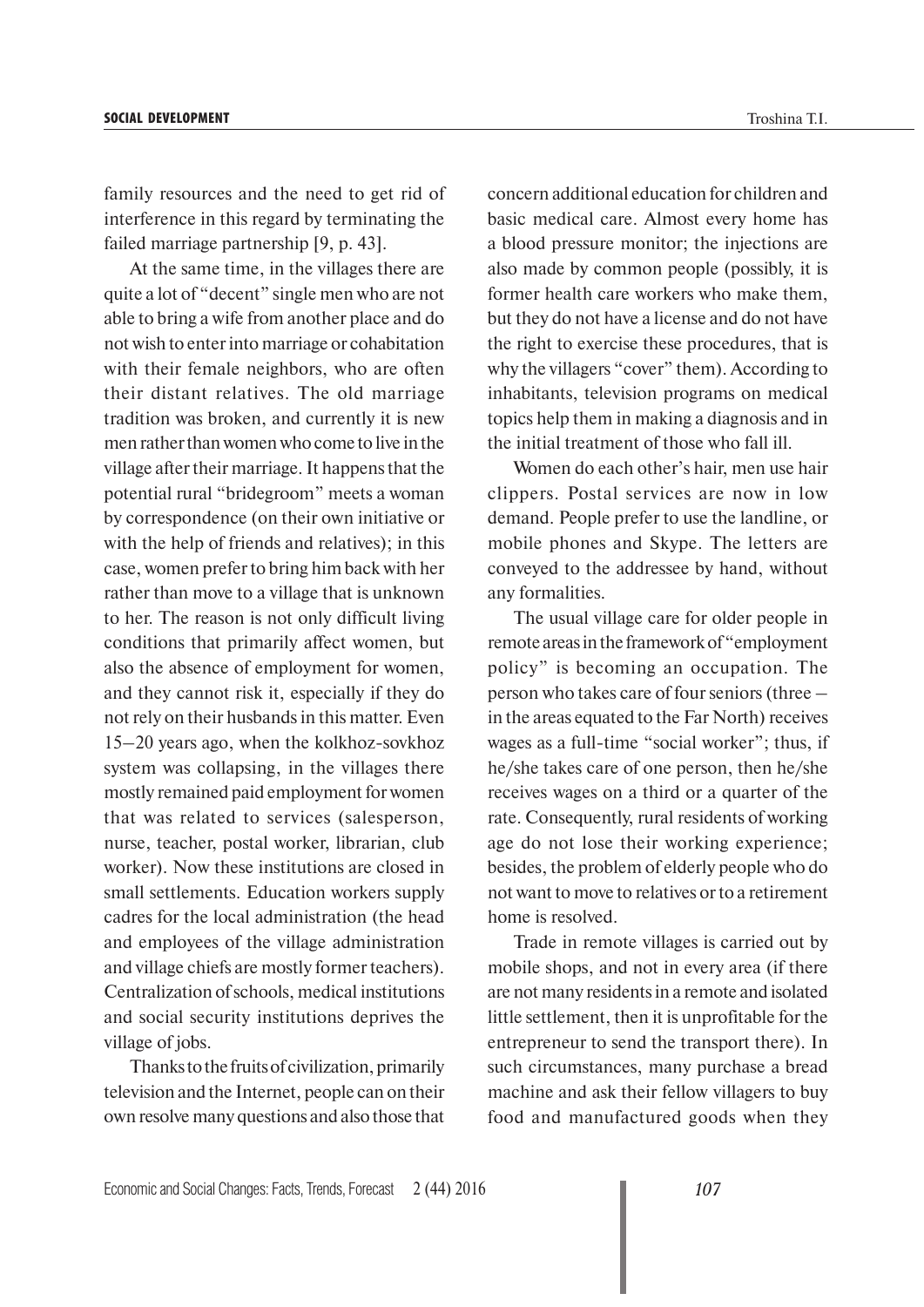go shopping in the city. In the 1990s, when trade companies began to close, the situation reminded that of the late 19th century, when merchants began to be distinguished among the uniform peasant masses. First, they sold the products produced by their fellow villagers and brought them necessary products from town; then they began delivering to the village small wholesale goods that, in their opinion, could be easily sold, and they did it in their houses. Then there emerged "shops" and "stores". In the Soviet times, after a short period of stagnation in this issue, public and "consumer" trade was re-established. After trade was terminated, shops were empty because of the high cost of the rent. Again, like a century ago, the trade was carried out on orders and there was small wholesale trade, as well as trade "at home".

Currently, rural trade is carried out by district consumer cooperatives (where it has been preserved) or private owners. The attitude of villagers toward the latter is negative ("the kulaks, they are profiting at our expense"); in remote villages, the attitude is positive, because entrepreneurs help people sell their products and deliver necessary goods. In private shops, the goods are often given "on the record" and it is allowed to bring the money later. If there is no trade outlet, then an entrepreneur carries out trade, including exchange (special request for berries, mushrooms, fish) through the person he/she can trust; such person is usually a relative who lives in this village.

The liquor traffic is under the conditional ban: almost every village has a group of active members consisting mainly of women and seniors (forms may be different: "women's committee", "veterans' council", "territorial public self-government"), which hampers the uncontrolled sales of vodka.

In almost every village there are persons who sell low-quality alcohol "on tap", their fellow villagers deal with them in other ways. For example, persistent rumors are being spread that all those involved in the underground wine trade, "end up in a bad way": they die from cancer, or in accidents. Few believe in such "horror stories", because the profit from this business is too great. And it is difficult to cope with these sellers officially. According to an employee of the village administration, they managed to catch one such seller red-handed; however, during the trial, none of the villagers dared give testimony against his neighbor.

Nowadays, the elements of "collective responsibility" are still present in the village. It is very difficult to identify specific cases, as the population, guided by the very "collective responsibility", does not give away the information. They traditionally "cover" their fellow villagers from the traffic police and state agencies for hunting and fishing. They try not to bring small and household crimes to the attention of the police. If children do something wrong, people "talk with their parents". If there are fights in the family (the husband beats his wife), their fellow villagers can "talk" to the perpetrator; sometimes they express collective "contempt" and "do not greet" this person.

Socially dangerous acts, especially thefts, committed by adults, as a rule, are not subject to social control, and in this case, police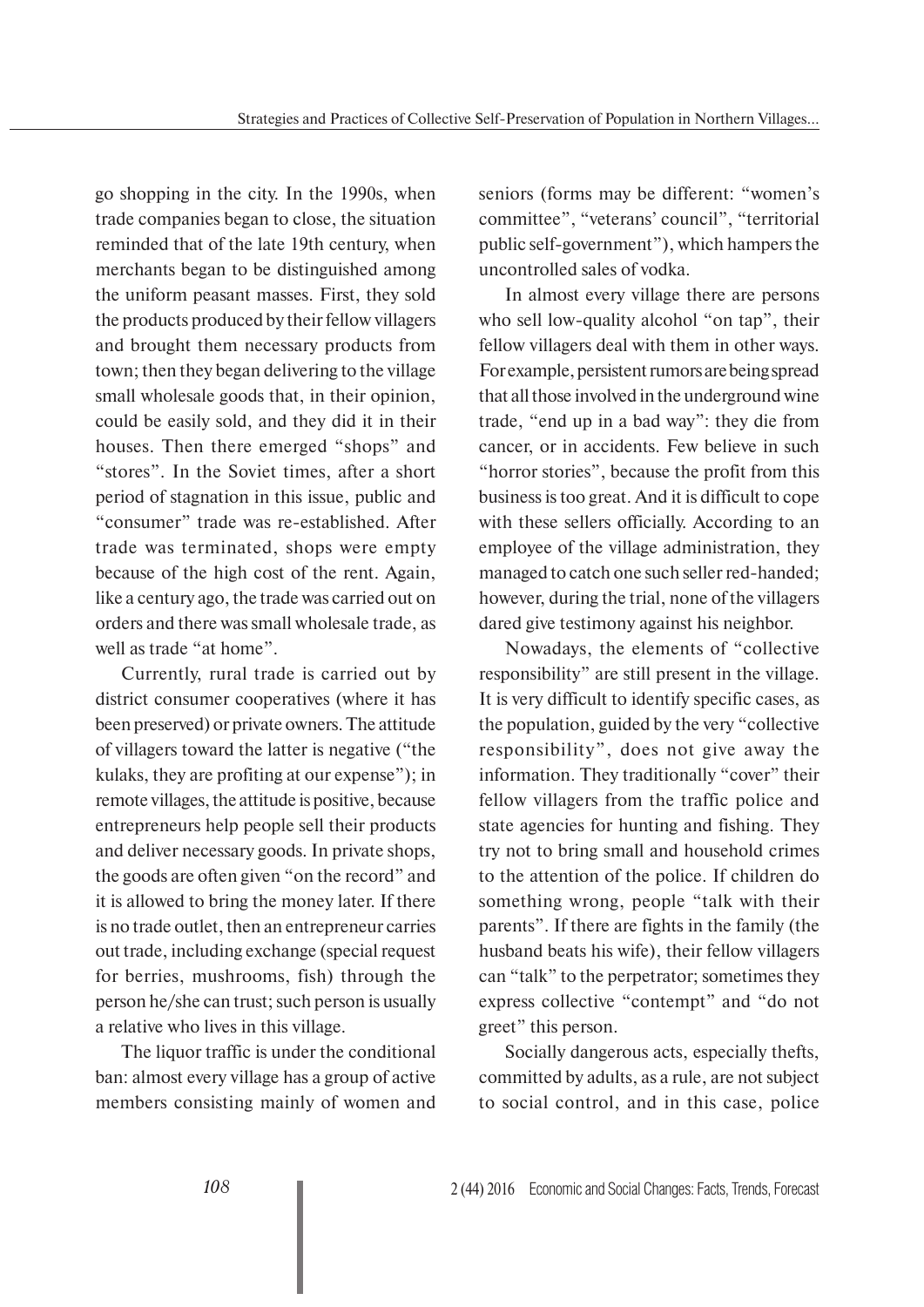intervention is sought. In the Soviet times, minor crimes were considered by "comrades' courts"; in the event of more serious offenses, mobile court sessions were held, that satisfied the needs of the population in the openness of these procedures. Now, however, such appeals to the public are not applied; on the other hand, embezzlement becomes a criminal offense if the value of what was stolen is above a certain amount. This creates problems in those settlements where there are such thieves: it is not always possible to deal with them with the use of traditional or administrative measures.

In some villages, including small villages, there are hostile relations between neighbors, sometimes they become open. But they do not go beyond threats. As a rule, group psychological pressure is experienced by local entrepreneurs, sometimes by individuals "in power" – in cases when, in the opinion of the villagers, they do not act in the common interest.

If material wealth became higher thanks to the help of children or due to the shift work, the village community perceives it as normal. Moreover, there is a growing trend of reproaching those who failed and who are "poor". In some cases, individual and collective help (to fire victims, large families with low incomes, the elderly) is provided in response to a request for such assistance and on the basis of traditional solidarity. Regarding the latter, there is a flexible transformation of the help that until recently was compulsory and irrevocable. Currently, the elderly have money (retirement benefit, assistance from urban relatives), the government funds the assistance given them, and the relationships become money-based.

In the absence of proper control, there develop "informal" economic systems, often built on the principles of moral economy [28]. They include obtaining income that is not taxable or that is not approved by the local community (for example, trade in alcohol); provision of mutual services; distribution of job orders according to cronyism (usually, a husband or other relative of the headman gets the best job order to clean the streets or a transport service job). Often there are dummy unemployed who receive benefits

and at the same time have profitable informal jobs or a profitable household. It should be noted that all these are types of activities that are based on the collective, and sometimes personal experience (including that obtained in town).

Summing up the observations made, the following should be said.

Russian people are characterized by rather intensive integration into national space. This is corroborated by the fact that the population, the number of which is rather big for the vast territories, has lost its pronounced dialect features and regional-cultural identity (that are present due to cultivation in much more densely populated countries such as Germany, France, UK) thanks to school education and particularly the influence of the media. However, group communities remain at the local level due to the need for collective existence in remote areas. Thus, as government support increases, so does people's confidence in power structures, and people quite easily abandon local forms of life support.

Initiative groups become a kind of moderators between the government and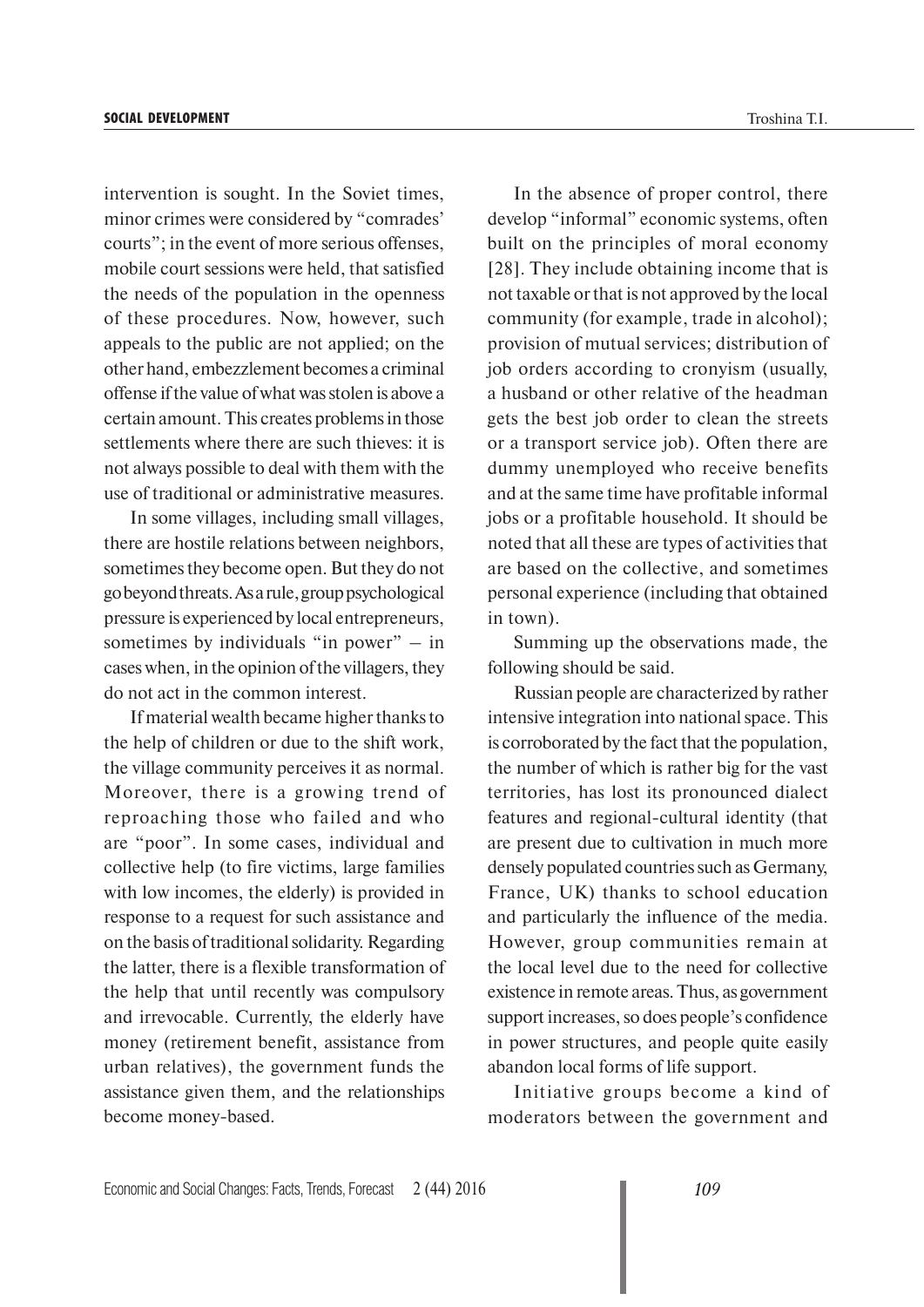population. These groups consist mainly of the most authoritative seniors and local intellectuals, who become involved in active community work, because the schools, clubs and other institutions in which they work are closed, and also due to the fact that educated people of retirement age remain in the villages. The government provides assistance to such groups through various structures, and these groups not so much affect the change in the economic life of the village, as maintain social control and necessary order there.

At present, external penetration is rather limited. As a rule, those who come from outside are enterprising people involved in buying local products, sometimes for business (it is trade or, more seldom, farming), which corresponds to the interests of the population. In those villages that are close to federal highways and to relatively large settlements, their dwellers are suspicious about strangers ("visitors used to be treated well, but now we are cautious about them); in remote and inaccessible places, the attitude towards them is generally positive.

However, the increasing property stratification in traditionally tight-knit societies cannot but arouse concern. The most enterprising people leave the village for the city or are engaged in seasonal work. Along with the process of individualization, all this leads to alienation of people from community interests. Active people "of the old school" pass away, and their functions may shift into the hands of subpassionarians who remain in the village.

Apparently, it is useless to count on local societies, as "communities" that exist in some European countries (socio-territorial communities historically established and maintained at the cultural and economic level) in terms of functions, aimed at the development of life scenario for the community in general. Community-based activities noted by the author of the paper are purely social in nature, they are based on traditional solidarity based on neighbor and family feelings. Economic "basis" of cohesion is absent; in order to save the Northern village, it is necessary to offer a specific form of collective economic activities to the population.

## **References**

- 1. *Arkheografiya i istochnikovedenie istorii Evropeiskogo Severa RSFSR: tezisy vystuplenii na respublikanskoi nauchnoi konferentsii, g. Vologda, 2–5 iyunya 1989 g.* [Archaeography and Source Studies of the History of the European North of the RSFSR: Abstracts of Reports at the Republican Scientific Conference, Vologda, June 2–5, 1989]. Vologda: VGPI, 1989.
- 2. Akhiezer A.S. *Rossiya: kritika istoricheskogo opyta: ot proshlogo k budushchemu. T. 1: Sotsiokul'turnaya dinamika Rossii* [Russia: Critical Review of Historical Experience: from Past to Future. Vol. 1: Socio-Cultural Dynamics of Russia]. Novosibirsk: Sibirskii khronograf, 1997. 804 p.
- 3. Babashkin V.V. Rossiya XX veka: o nekotorykh podkhodakh sovremennoi zapadnoi istoriografii [The Twentieth Century Russia: about Some Approaches of Modern Western Historiography]. *Kuda idet Rossiya?* [Where Is Russia Going?], 1999, no. 8, pp. 72-75.
- 4. Beznin M.A., Dimoni T.M. Protsess kapitalizatsii v rossiiskom sel'skom khozyaistve 1930–80-kh godov [The Process of Capitalization in the Russian Agriculture in the 1930s–1980s]. *Rossiiskaya istoriya* [Russian History], 2005, no. 6, pp. 94-121.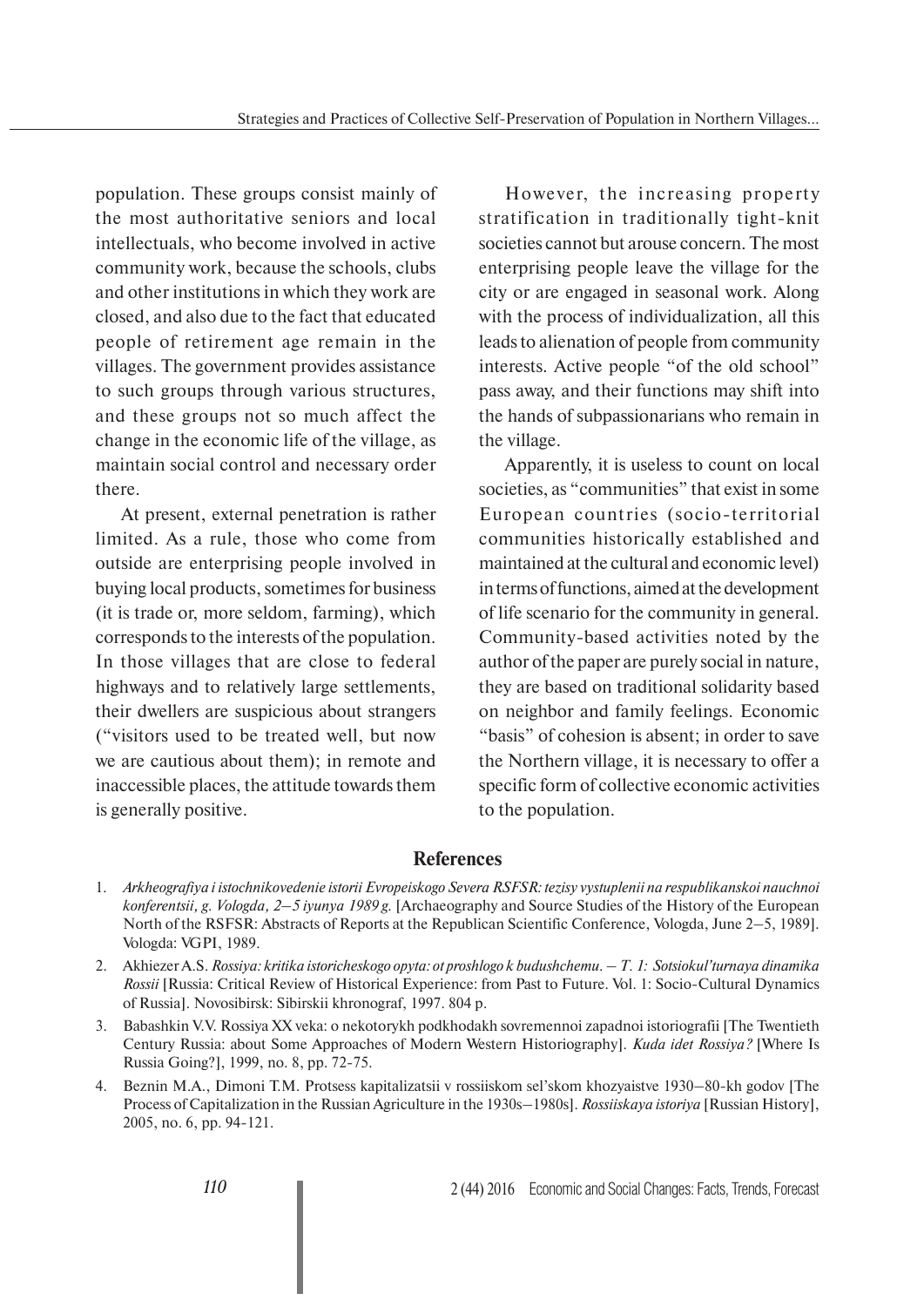#### **SOCIAL DEVELOPMENT** the control of the control of the control of the control of the control of the control of the control of the control of the control of the control of the control of the control of the control of the co

- 5. Bondarenko L.B. Sel'skaya Rossiya v nachale XXI veka (sotsial'nyi aspekt) [Rural Russia in the Early 21st Century (Social Aspect)]. *Sotsiologicheskie issledovaniya* [Sociological Studies], 2005, no. 11, pp. 69-77.
- 6. Valeev Yu.S. Bol'shie problemy malen'koi derevni [Big Problems of a Small Village]. *Sotsiologicheskie issledovaniya* [Sociological Studies], 2007, no. 7, pp. 78-82.
- 7. Velikii P.P. Sel'skaya deistvitel'nost' (sotsiologicheskii rakurs) [Rural Reality (Sociological Aspect)]. *Sotsiologicheskie issledovaniya* [Sociological Studies], 1996, no. 10, pp. 35-42.
- 8. Vinogradskii V.G. "Orudiya slabykh": tekhnologiya i sotsial'naya logika povsednevnogo krest'yanskogo sushchestvovaniya ["Weapon of the Weak": Technology and the Social Logic of Everyday Peasant Existence]. Saratov: Saratovskii in-t RGTEU, 2009. 292 p.
- 9. Golovnev A.V. *Kochevniki tundry. Nentsy i ikh fol'klor* [Nomads of the Tundra. The Nenets People and Their Folklore]. Yekaterinburg: UrO RAN, 2004. 344 p.
- 10. Gudkov L., Dubin B. Sel'skaya zhizn': regional'nost' passivnoi adaptatsii [Rural Life: the Regional Character of Passive Adaptation]. *Monitoring obshchestvennogo mneniya: ekonomicheskie i sotsial'nye peremeny* [Public Opinion Monitoring: Economic and Social Change], 2002, no. 6 (62), pp. 24-36.
- 11. Karnaukhov S.G., Cheremnykh N.A. Agrarnaya reforma v odnom sele [Agrarian Reform in a Rural Settlement]. *Sotsiologicheskie issledovaniya* [Sociological Studies], 2006, no. 5, pp. 59-65.
- 12. Karpov S.G. *Protsessy modernizatsii v rossiiskoi derevne v poslednei treti XX nachale XXI veka: monografiya* [Modernization Processes in the Russian Village in the Last Third of the 20th – Early 21st Century: Monograph]. Vologda, 2009. 184 p.
- 13. Kozlova N.N. *Gorizonty povsednevnosti sovetskoi epokhi: golosa iz khora* [Horizons of Everyday Life during the Soviet Era: Voices from the Choir]. Moscow: Institut filosofii RAN, 1996. 215 p.
- 14. *Krest'yanstvo. Novaya filosofskaya entsiklopediya (Internet-versiya)* [The Peasantry. A New Encyclopedia of Philosophy (Internet Version)]. Ed. by V.S. Stepin. Moscow: Mysl', 2000–2001. Available at: http://iph.ras.ru/ elib/1542.html
- 15. Lewin M. *Russian Peasants and Soviet Power. A Study of Collectivization*. London, 1968 (in the shorter translation: Lewin M. Rossiiskie krest'yane i sovetskaya vlast' [Russian Peasants and Soviet Power]. *Otechestvennaya istoriya* [National History], 1994, no. 4-5).
- 16. Lewin M. Rezhimy i istoricheskie protsessy v Rossii XX v. [Regimes and Historical Processes in the Twentieth Century Russia]. *Kuda idet Rossiya? Sotsial'naya transformatsiya postsovetskogo prostranstva* [Where Is Russia Going? Social Transformation of the Post-Soviet Space]. Moscow, 1996. Pp. 4-10.
- 17. Lewin M. *Sovetskii vek (2005)* [The Soviet Century (2005)]. Moscow, 2008. 680 p.
- 18. Milov L.V. *Velikorusskii pakhar' i osobennosti rossiiskogo istoricheskogo protsessa* [The Great Russian Ploughman and the Specifics of Russian Historical Process]. Moscow: ROSPEN, 1998. 576 p.
- 19. Plyusnin Yu.M. Faktory razvitiya mestnogo samoupravleniya. Otsenka znacheniya izolyatsii i izolyatsionizma [Local Self-Government Development Factors. Assessment of Importance Isolation and Isolationism]. *Voprosy gosudarstvennogo i munitsipal'nogo upravleniya* [Public Administration Issues], 2008, no. 3, pp. 38-50.
- 20. Kordonskii S.G., Plyusnin Yu.M., Krasheninnikova Yu.A., Tukaeva A.R., Morgunova O.M., Akhunov D.E., Boikov D.V. Rossiiskaya provintsiya i ee obitateli (opyt nablyudeniya i popytka opisaniya) [Russian Province and Its Inhabitants (an Experience of Observation and Attempt to Describe)]. *Mir Rossii* [World of Russia], 2011, vol. 20, no. 1, pp. 3-33.
- 21. Scott J. Oruzhie slabykh: obydennye formy soprotivleniya krest'yan (1985) [Weapons of the Weak: Everyday Forms of Peasant Resistance (1985)]. *Krest'yanovedenie: teoriya, istoriya, sovremennost': ezhegodnik*. 1996 [Peasant Studies: Theory, History, Modernity: a Yearbook 1996]. Moscow: Aspekt Press, 1996. Pp. 26-59.
- 22. Staroverov V.I. Rezul'taty liberal'noi modernizatsii rossiiskoi derevni [The Results of Liberal Modernization of the Russian Village]. *Sotsiologicheskie issledovaniya* [Sociological Studies], 2004, no. 12, pp. 64-74.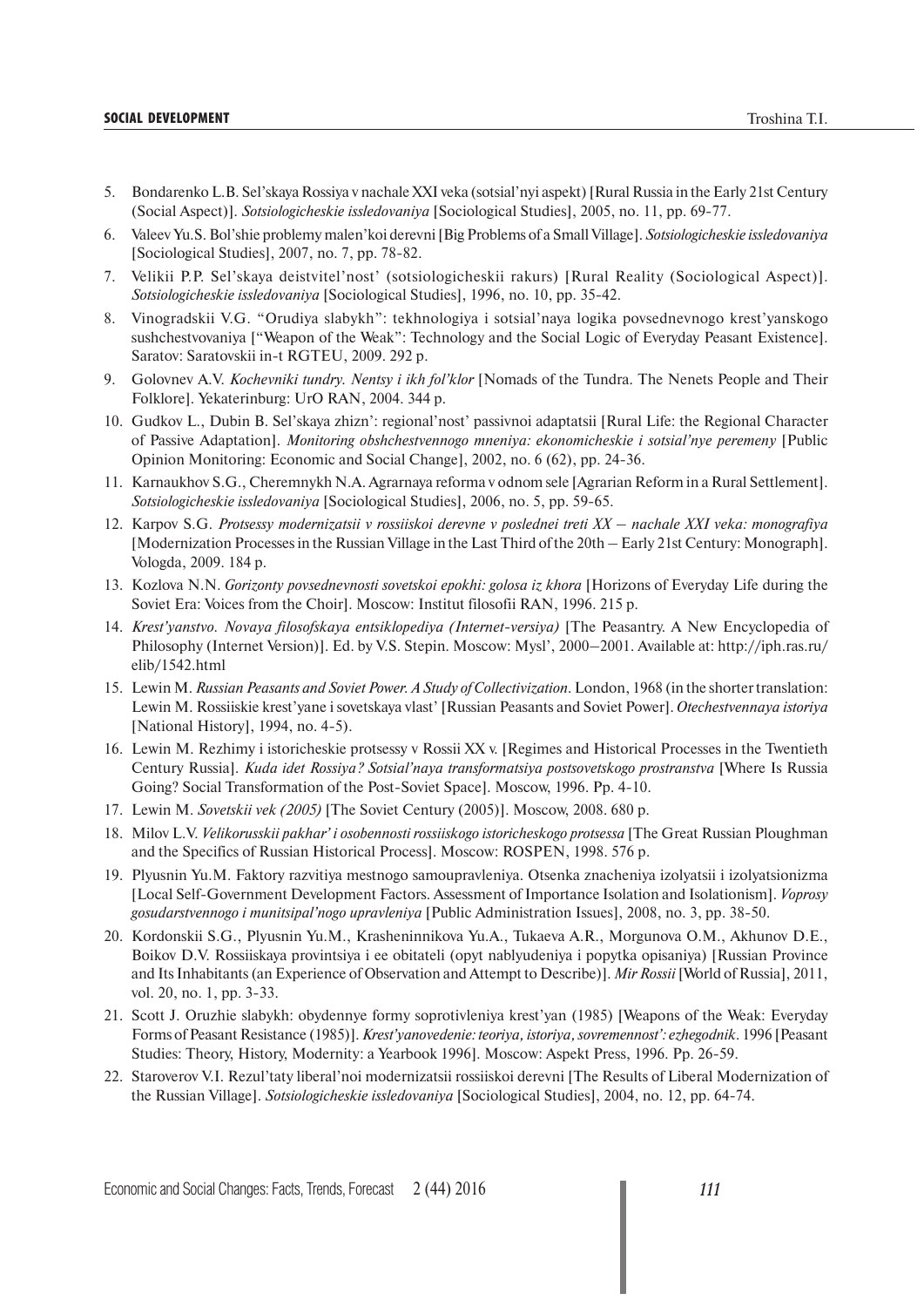- 23. Troshina T.I. Razrushenie traditsionnoi krest'yanskoi kul'tury (po materialam istoriko-bytovykh ekspeditsii Arkhangel'skogo oblastnogo kraevedcheskogo muzeya) [Destruction of Traditional Peasant Culture (on the Materials of Historical Expeditions of Arkhangelsk Regional Museum of Local Lore)]. *Narodnaya kul'tura i muzei pod otkrytym nebom. Problemy sokhraneniya i vozrozhdeniya traditsionnoi kul'tury: materialy mezhdunarodnoi nauchno-prakticheskoi konferentsii, g. Arkhangel'sk, iyun' 1997 g.* [Folk Culture and the Open-Air Museum. Problems of Preservation and Revival of Traditional Culture: Materials of the International Research-to-Practice Conference, Arkhangelsk, June 1997]. Arkhangelsk, 2000. Pp. 111-113.
- 24. Troshina T.I. Krest'yanskie "samosudy" v revolyutsionnuyu epokhu: aktualizatsiya kollektivnogo opyta (na materialakh severnykh gubernii Evropeiskoi Rossii) [Frontier Justice among Peasants in the Period of Revolution]. *Rossiiskaya istoriya* [Russian History], 2012, no. 2, pp. 193-201.
- 25. Flerovskii N. (V.V. Bervi). Polozhenie rabotnika na Severe [The Status of the Worker in the North]. *Delo* [Case], 1868, no. 4.
- 26. Efendiev A.G., Bolotina I.A. Sovremennoe rossiiskoe selo: na perelome epokh i reform. Opyt institutsional'nogo analiza [Modern Russian Village: at the Turn of Eras and Reforms. The Experience of Institutional Analysis]. *Mir Rossii* [World of Russia], 2002, no. 4, pp. 83-125.
- 27. Shanin T. Ob etnograficheskoi sotsiologii Dzheimsa Skotta [About the Ethnographic Sociology of James Scott]. *Sotsiologiya vlasti* [Sociology of Power], 2012, no. 4-5. Available at: http://socofpower.ane.ru/uploads/pdf/ CV-maket(2).pdf
- 28. Shanin T. Obychnoe pravo v krest'yanskom soobshchestve [Customary Law in the Peasant Community]. *Kuda idet Rossiya? Formal'nye instituty i real'nye praktiki* [Where Is Russia Going? Formal Institutions and Real Practices]. Ed. by T.I. Zaslavskaya. Moscow: MVShSEN, 2002. Pp. 267-274.
- 29. Eisenstadt Sh. Tsivilizatsionnye izmereniya sotsial'nykh izmenenii: struktura i istoriya [Civilizational Dimension of Social Change: Structure and History]. *Tsivilizatsii* [Civilizations], 1997, no. 4, pp. 20-33.

## **Cited Works**

- 1. *Archaeography and Source Studies of the History of the European North of the RSFSR: Abstracts of Reports at the Republican Scientific Conference, Vologda, June 2–5, 1989*. Vologda: VGPI, 1989.
- 2. Akhiezer A.S. *Russia: Critical Review of Historical Experience: from Past to Future. Vol. 1: Socio-Cultural Dynamics of Russia*. Novosibirsk: Sibirskii khronograf, 1997. 804 p.
- 3. Babashkin V.V. The Twentieth Century Russia: about Some Approaches of Modern Western Historiography. *Where Is Russia Going?,* 1999, no. 8, pp. 72-75.
- 4. Beznin M.A., Dimoni T.M. The Process of Capitalization in the Russian Agriculture in the 1930s–1980s. *Russian History,* 2005, no. 6, pp. 94-121.
- 5. Bondarenko L.B. Rural Russia in the Early 21st Century (Social Aspect). *Sociological Studies*, 2005, no. 11, pp. 69-77.
- 6. Valeev Yu.S. Big Problems of a Small Village. *Sociological Studies,* 2007, no. 7, pp. 78-82.
- 7. Velikii P.P. Rural Reality (Sociological Aspect). *Sociological Studies*, 1996, no. 10, pp. 35-42.
- 8. Vinogradskii V.G. "*Weapon of the Weak": Technology and the Social Logic of Everyday Peasant Existence.* Saratov: Saratovskii in-t RGTEU, 2009. 292 p.
- 9. Golovnev A.V. *Nomads of the Tundra. The Nenets People and Their Folklore.* Yekaterinburg: UrO RAN, 2004. 344 p.
- 10. Gudkov L., Dubin B. Rural Life: the Regional Character of Passive Adaptation. *Public Opinion Monitoring: Economic and Social Change*, 2002, no. 6 (62), pp. 24-36.
- 11. Karnaukhov S.G., Cheremnykh N.A. Agrarian Reform in a Rural Settlement. *Sociological Studies,* 2006, no. 5, pp. 59-65.